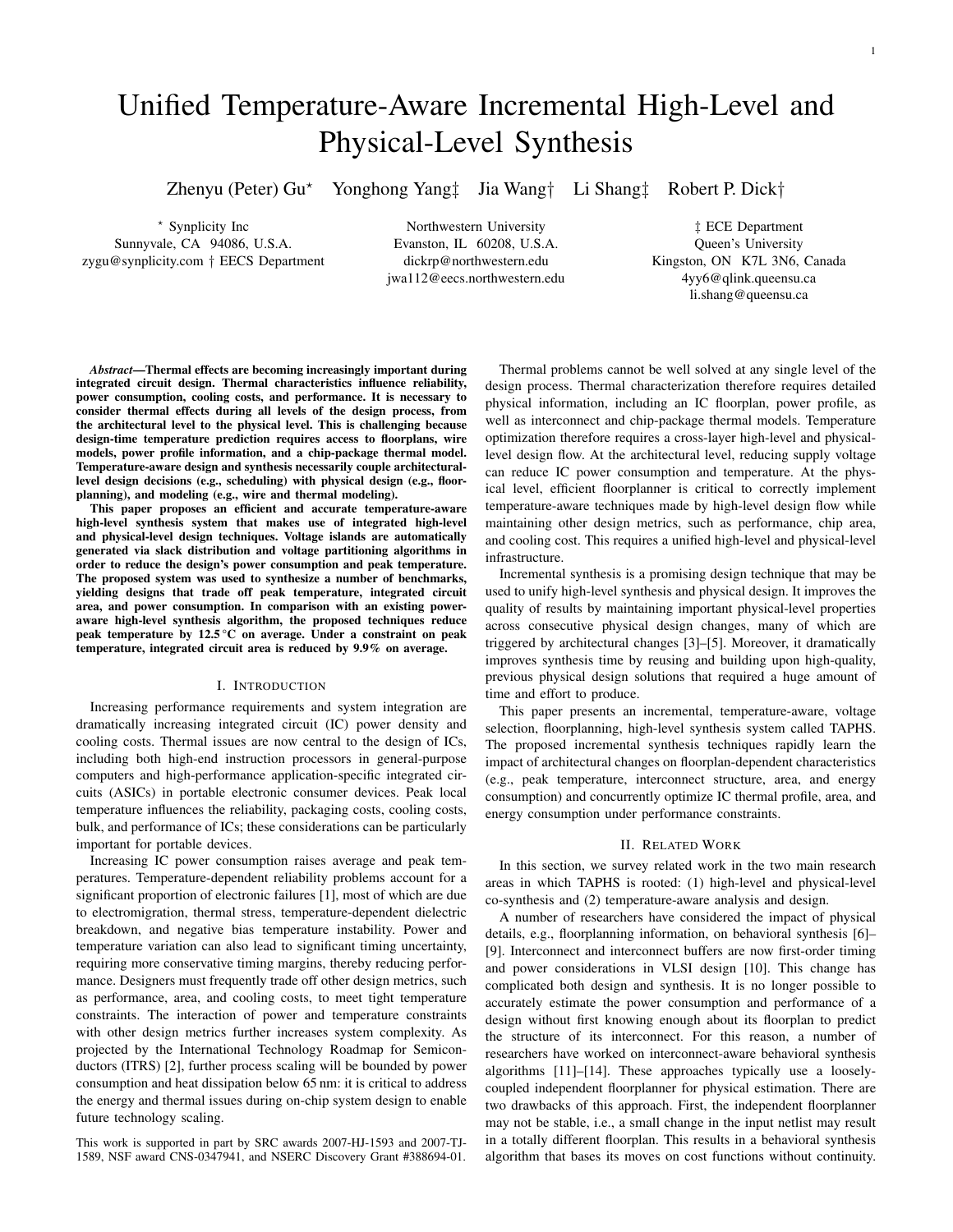Second, even if the floorplanner is stable, creating a floorplan from scratch after each behavioral synthesis move is not efficient. The new floorplan typically only requires small changes to the previous one. Recently, incremental floorplanning and synthesis [4] were used to tightly couple high-level and physical synthesis, thereby dramatically improving their combined performance and quality [3].

Recent studies on thermal issues focused on thermal modeling, optimization, and run-time management. Full-chip thermal modeling and analysis during synthesis were rarely considered in the past due to the formidable computational demand. Recently, a number of IC thermal modeling approaches have been proposed [15]–[19]. Architecture-level thermal modeling and management techniques were proposed to improve the thermal characteristics of microprocessors [20] and on-chip networks [17]. With increasing power densities and reducing feature sizes, temperature-related reliability problems such as electromigration and stress migration voiding are becoming increasingly important. Recent studies [21]–[23] have proposed numerical and analytical modeling techniques to characterize the thermal profile of on-chip interconnect layers. Recently, thermal issues have also been considered during chip cell-level placement [24, 25], three-dimensional IC floorplanning [26], temperature-aware highlevel synthesis by introducing area redundancy [27], and highlevel temperature-aware resource binding and allocation [28]. Liu et al. [29] proposed an algorithm that solved the voltage partitioning problem under the constraint of a set of predefined voltages. The use of voltage islands is effective in reducing power consumption and therefore temperature. Wu et al. [30] proposed a novel approach to improve the voltage assignment by automatic outlier detection algorithm followed with incremental placement. Voltage island generation has recently been incorporated with physical design [31]–[33].

## III. MOTIVATING EXAMPLE

<span id="page-1-2"></span>In this section, we use an example IC design to demonstrate the challenges of temperature optimization in high-level synthesis. [Figure 1](#page-1-0) shows an IC floorplan produced by an integrated high-level synthesis and floorplanning algorithm. In this figure, the numbered rectangles are functional units, e.g., adders, multipliers, dividers, or registers. Using thermal analysis, as described in [Section IX,](#page-8-0) the IC thermal profile is determined. The temperature of each functional unit is indicated by its brightness: brighter functional units are hotter. 85 °C is a typical thermal emergency threshold to ensure reliable operation. In this example, functional units temperatures higher than 85 °C are white. 29 of the functional units are operating at dangerously high temperatures: this chip is likely to suffer from failure caused by temperature-related reliability problems, e.g., electromigration or decreased charge carrier mobility. Note that producing the detailed chip thermal profile in [Figure 1](#page-1-0) requires detailed physical information, i.e., a floorplan, a power profile, and a chip-package thermal model. Therefore, stand-alone high-level synthesis algorithms have no means of detecting, let alone correcting, thermal problems.

High-level synthesis provides numerous temperature optimization opportunities. Reducing supply voltage reduces power consumption, hence temperature, but may also impair performance. Recent work on voltage islands has proposed operating different regions of an IC at different voltages. [Figure 2](#page-1-1) illustrates the floorplan of an IC using voltage islands. In this design, functional units are assigned to contiguous voltage islands with different supply voltages. The brightnesses of the thick functional unit boundaries indicate their voltages. In this example, three voltage islands are used. As in [Figure 1,](#page-1-0) functional units violating the 85 °C temperature constraint are white.

A comparison of Figures [1](#page-1-0) and [2](#page-1-1) indicates that voltage islands can dramatically improve thermal conditions. The number of functional



<span id="page-1-0"></span>Fig. 1. Post-synthesis thermal profile without voltage islands.



Fig. 2. Post-synthesis thermal profile with voltage islands.

<span id="page-1-1"></span>units with temperatures above the temperature constraint decreased from 29 to 19. However, as shown in [Figure 2,](#page-1-1) localized hot spots still exist. The remaining hot spots are primarily the result of local peaks in power density. Therefore, thermal analysis algorithms are invoked to guide optimization moves in the high-level design.

Our study suggests using integrated high-level and physical-level temperature optimization techniques, including multiple operating voltages and appropriate scheduling. Many of the techniques to optimize IC thermal properties also impact other design metrics such as area and power consumption. We have considered the side effects of a number of techniques, proposing those that allow improvements to thermal properties while maintaining good design quality in terms of area, performance, and power consumption.

Using voltage islands has a significant impact on chip area and performance as well as increasing the complexity of floorplanning. Voltage islands require the addition of voltage converters and delivery circuits, as well as on-chip level shifters to support communication among functional units in different voltage islands. Moreover, reduced supply voltage requires a longer clock period to compensate for reduced switching speeds. In order to use voltage islands, a synthesis algorithm must wisely choose the island for each functional unit and appropriately allocate timing slack to allow scheduling in the high-level design. In physical-level design, high-quality incremental floorplanning is necessary to form voltage islands based on voltage assignment from high-level decision as well as maintaining other design objectives such as area, total wire length. This tightly couples the architectural and physical levels of design.

Facing these design challenges, a high-quality temperature-aware synthesis system must incorporate temperature optimization techniques into a unified high-level and physical level design flow, as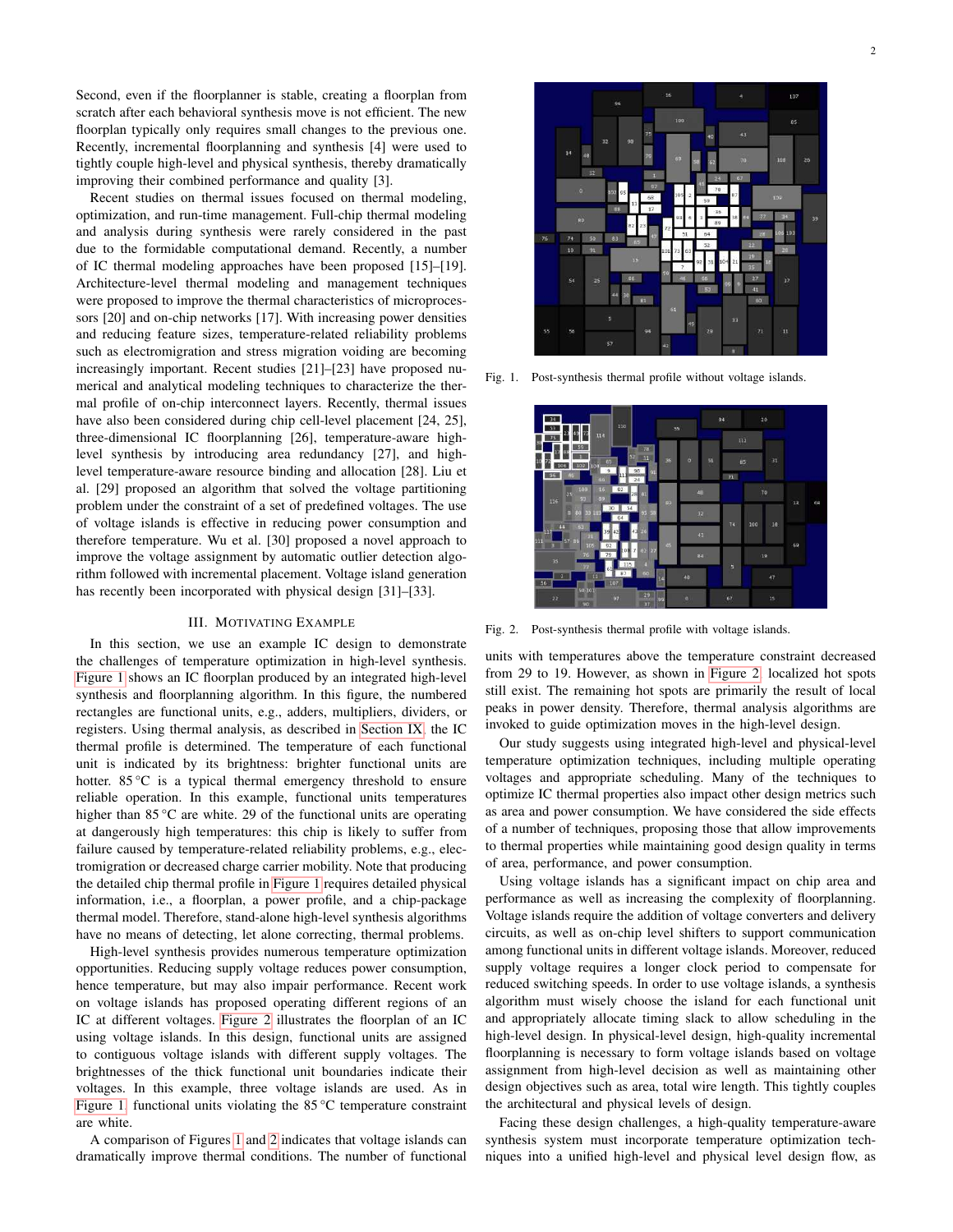

<span id="page-2-0"></span>Fig. 3. Incremental high-level synthesis algorithm

well as striking wise tradeoffs among conflicting design goals.

## IV. OVERVIEW OF TAPHS

<span id="page-2-5"></span>In this section, we give an overview of TAPHS: our incremental temperature-aware physical and high-level synthesis system. TAPHS considers the thermal impact of both logic and interconnect power dissipation. It automatically plans voltage islands and schedules operations to reduce IC power consumption and peak temperature.

[Figure 3](#page-2-0) illustrates the main algorithms used in TAPHS. First, the control and data flow graph is simulated with typical input traces in order to determine the power consumption of each operation and data transfer edge. The profile information, an RTL design library, floorplanner, and thermal model are used to evaluate the IC area, performance, power and temperature profile. Slack distribution, voltage clustering, and voltage island aware floorplanning are used to generate voltage islands for use in the initial solution: a fully parallel implementation. There are two loops within the high-level synthesis algorithm. In the outer loop, the clock period of the design is iteratively changed from the minimum to maximum potentially feasible value. Incremental rescheduling, resource sharing, resource splitting (i.e., the opposite of resource sharing), and slack distribution are used to generate valid solutions. In the inner loop, back-tracking iterative improvement is used to optimize the RTL architecture, considering multiple objectives, e.g., peak temperature, area, or power consumption. A *dominated* solution is inferior to some other previously encountered solution in all costs. Non-dominated solutions are preserved in a solution cache, from which the designer may choose based upon the desired, and available, trade-offs among costs.

A high-quality incremental floorplanner was developed [34] and incorporated into TAPHS. Each time the high-level synthesis algorithm needs temperature and physical information to guide its moves, it extracts that information from the current, incrementallygenerated, floorplan. In addition, costs derived from the floorplan are also used to guide high-level synthesis moves. By using incremental floorplanning, closer interaction between high-level synthesis and physical design is possible, i.e., the high-level synthesis algorithm may determine the impact of potential changes to binding upon physical attributes such as maximum IC temperature, area, and interconnect energy consumption.

As shown in [Section III,](#page-1-2) using multiple voltage islands can help reducing temperature. There are several works that mainly focus on the scheduling problem for voltage scaling [35]–[38]. Chen et al. [38] proposed a fast heuristic approach to predict the optimum dualvoltages by looking at the lower bound of the power consumption in the given circuit. However, this only works for two voltage levels. In the following sections, a more general approach will be proposed for multiple voltage levels. Since multiple voltage assignment and partitioning is a hard problem, it was split into two sub-problems: slack distribution and voltage partitioning.

## V. SLACK DISTRIBUTION

<span id="page-2-4"></span>In order to allow voltage scaling, it is necessary to appropriately distribute scheduling slack among different operations. An operation's *slack* is the difference between its latest start time and earliest start time. If operation start times are determined with an as-soon-aspossible schedule (ASAP), the executions of most operations will be immediately followed by other operations. As a result, it is impossible to assign an operation to a lower-voltage functional unit without violating timing constraints based on ASAP operation start times. TAPHS redistributes slack among operations in order to support a reduced energy assignment of functional units to voltage islands. Note that voltage assignment (described in [Section VI\)](#page-3-0) may not arrive at an energy-optimal solution, as it is necessary to constrain the offchip overhead that would result from numerous power regulators. As shown in [Figure 3,](#page-2-0) slack distribution occurs before voltage partitioning.

Assume that control data flow graphs have been partitioned into same-slack paths, as described later in this section. Given a single path composed of sequential operations, the slack distribution problem is equivalent to deciding the execution times of each operation such that energy consumption is minimized under a hard constraint on path execution time. We shall use the following variables and constants:

- $\bullet$  d is the execution time of each functional unit;
- $D$  is the bound on path execution time;
- $p$  is the set of all operations on the path;
- $\bullet$  v is the voltage of an operation's functional unit;
- $V_t$  is the threshold voltage constant;
- $K$  is an execution time constant;
- $E$  is the total path energy consumption;
- $\bullet$  e is the energy required for an operation;
- $\bullet$   $C$  is the switched capacitance constant of an operation's functional unit; and
- $\alpha$  is the alpha power law constant [39].

$$
d = \frac{Kv}{(v - V_t)^{\alpha}}
$$
 (1)

A very low value of  $v$  will generally imply an unacceptable path delay that will be prevented by the constraint on Equation [7.](#page-2-1) Therefore, we may assume  $V_t$  is small, thus

<span id="page-2-2"></span>
$$
d \simeq \frac{Kv}{v^{\alpha}} \tag{2}
$$

$$
v = \left(\frac{d}{K}\right)^{\frac{1}{1-\alpha}} \qquad \text{by (2)}\tag{3}
$$

<span id="page-2-3"></span>
$$
e = Cv^2 \tag{4}
$$

$$
e = c \left(\frac{d}{K}\right)^{\frac{2}{1-\alpha}}
$$
 by (2) and (4) (5)

<span id="page-2-1"></span>
$$
E = \sum_{i \in p} C_i \left(\frac{d_i}{K_i}\right)^{\frac{2}{1-\alpha}}
$$
 (6)

$$
\min_{\substack{\forall i \in p \\ v_i}} \quad \sum_{i \in p} C_i \left(\frac{d_i}{K_i}\right)^{\frac{2}{1-\alpha}} \text{ subject to the constraint } D \ge \sum_{i \in p} d_i
$$
\n
$$
(7)
$$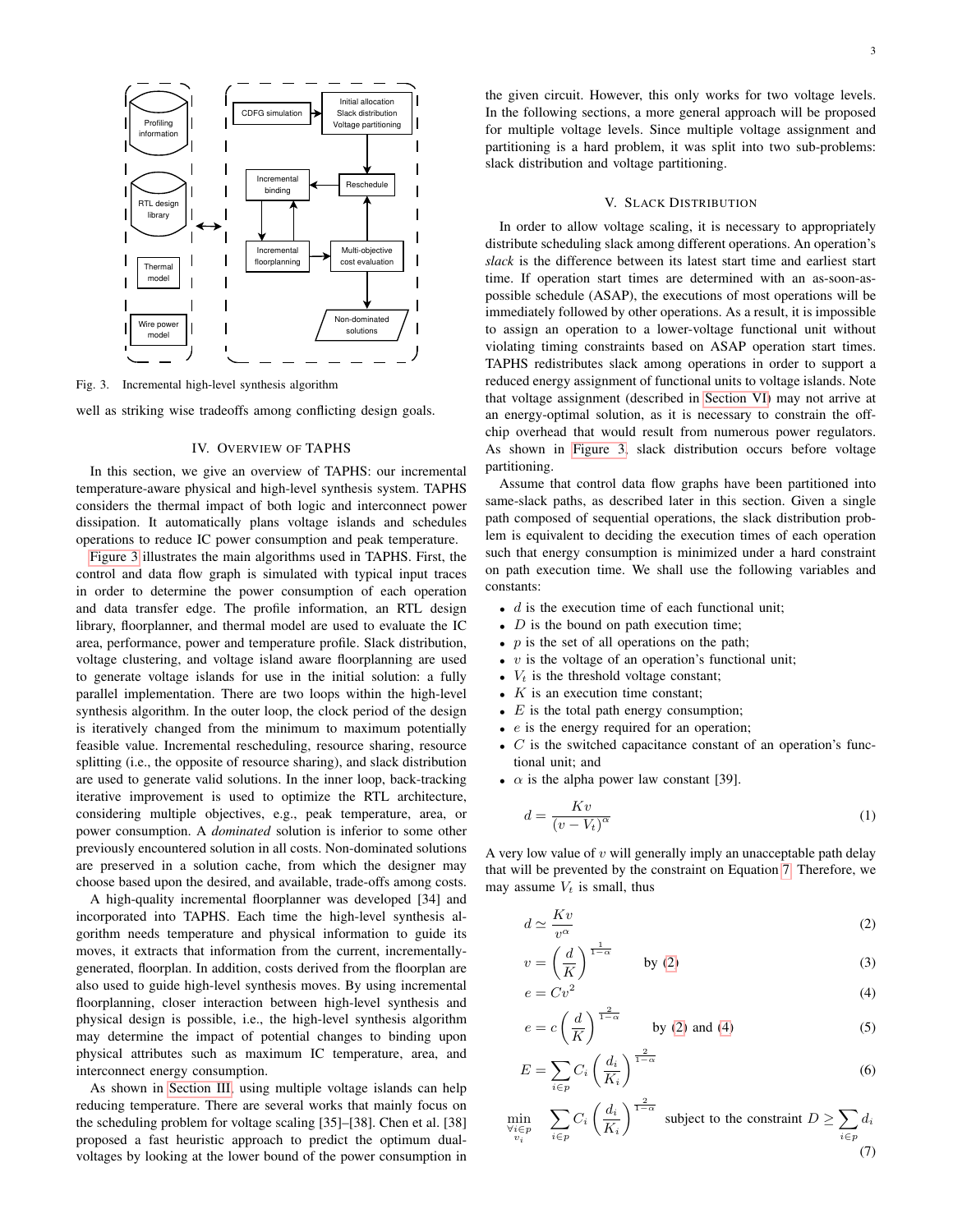Note that a decrease in  $v$  implies an decrease  $e$ , which implies an increase in  $d$ . Therefore, for minimal  $E$ ,

$$
D = \sum_{i \in p} d_i \tag{8}
$$

Consider the delay and energy trade-off for an arbitrary pair of operations:

$$
d_{12} = d_1 + d_2 \tag{9}
$$

$$
e_{12} = e_1 + e_2 \tag{10}
$$

$$
e_{12} = \frac{C_1}{K_1^{\frac{2}{1-\alpha}}} (d_1)^{\frac{2}{1-\alpha}} + \frac{C_2}{K_2^{\frac{2}{1-\alpha}}} (d_{12} - d_1)^{\frac{2}{1-\alpha}} \tag{11}
$$

Take the derivative of  $e_{12}$  with respect to  $d_1$ , set to zero, and solve to find  $d_2/d_1$  for minimal E.

$$
\frac{d_2}{d_1} = \left(\frac{\frac{C_1}{K_1 \frac{2}{1-\alpha}}}{\frac{C_2}{K_2 \frac{2}{1-\alpha}}}\right)^{\frac{1-\alpha}{1+\alpha}}
$$
(12)

This optimal delay ratio for two operations may be used to compute the optimal delay ratio for an arbitrary pair of operations. These ratios can be scaled by a dynamically-computed value,  $N$ , to ensure that the constraint on line [7](#page-2-1) is honored.

$$
N = \sum_{i \in p} \frac{d_i}{d_1} \tag{13}
$$

$$
\forall_{i \in p} \ d_i = \left(\frac{\frac{C_1}{K_1^{\frac{2}{1-\alpha}}}}{\frac{C_i}{K_i^{\frac{2}{1-\alpha}}}}\right)^{\frac{1-\alpha}{1+\alpha}} \frac{D}{N} \qquad \text{by (11)} \tag{14}
$$

$$
\forall_{i \in p} \ d_i = \sqrt[3]{\frac{C_i K_i^2}{C_1 K_1^2}} \cdot \frac{D}{N} \qquad \text{by fixing } \alpha = 2 \tag{15}
$$

Equations [11](#page-3-1) and [15](#page-3-2) yield the optimal time,  $d_i$ , to dedicate to each operation. By granting slack to each operation in the path such that its time is proportional to its time share, we allow the voltage island generation algorithm the opportunity to assign functional units to voltage islands such that energy consumption may be minimized under a hard constraint on path execution time (please see [Section VI\)](#page-3-0).

Thus far, we have discussed individual operation paths. However, it is necessary for TAPHS to determine slack distributions along numerous paths in arbitrary directed acyclic graphs of operations. Assigning time shares eventually has the effect of (temporarily) fixing operation start times. These start times may influence the earliest start times and latest finish times of operations on other paths; in order to avoid deadline violations, slack distribution is conducted on operation paths in order of increasing path slack. In order to generate paths, a modified depth-first search is conducted on a graph in which each vertex is an operation labeled with its slack and each edge is a data dependency. Vertex children are visited in the order of increasing slack, thereby guaranteeing that vertices on multiple paths will be included in minimal-slack paths.

As shown in [Algorithm 1,](#page-3-3) starting from the minimal-slack path, TAPHS incrementally assigns extra clock cycles to operations. At each step, it locates the operation,  $j$ , for which the current allocated time,  $t_i$ , differs most from  $d_i$  (Step 8) and assigns it an additional clock cycle (Step 9). It is unlikely that this will result in deadline violations on other paths because slack distribution is carried out on paths in order to increase slack. However, an optimal algorithm would consider the graph structure instead of simplifying the problem by decomposing it into path-based subproblems. Therefore, slack distribution on a given path is prevented from delaying any node <span id="page-3-3"></span>Algorithm 1 Slack distribution procedure

- 1: Compute all operation slacks 2: Group operations into same-slack paths, P
- 3: Sort paths  $P$  in order of increasing slack
- 
- 4: for all  $p \in P$  do<br>5: while slack ren
- while slack remains on  $p$  do
- 6:  $\forall_{i \in p} t_i$  is the time assigned to operation i

7: Operation 
$$
i = \frac{\arg}{j} \sqrt[3]{\frac{C_i K_i^2}{C_1 K_1^2}} \cdot \frac{D}{N} - t_j
$$
 by Equation 15

8: Speration  $\ell = \frac{n}{j} \sqrt{C_1 K_1^2}$   $N = \frac{n}{j}$  by Equal 8:

9: end while

<span id="page-3-1"></span>10: Recompute all operation slacks

11: end for

so much that slack becomes negative on other paths on which the node lies. After slack sharing is done for a given path, the slacks of all nodes are recomputed and slack distribution proceeds for the next path. The proposed slack distribution metric is optimal for continuous slack values. Although our high-level synthesis infrastructure supports multi-cycling, discretization to clock cycles must ultimately be done, potentially introducing suboptimality. The clock period is concurrently optimized, which may partially mitigate this effect. Recently, Ghiasi et al. [40] proposed a min-cost flow algorithm that optimally solves problem with linear cost functions. However, it is not applicable for this problem because the cost function is nonlinear.

#### VI. VOLTAGE PARTITIONING

<span id="page-3-0"></span>TAPHS uses on-chip voltage islands to optimize IC thermal profiles and energy consumption. On-chip voltage islands are generated in two stages. *Voltage partitioning* classifies on-chip functional units into different voltage levels to maximize overall power and energy savings hence potential chip temperature reduction. *Voltage island generation* is then conducted via incremental floorplanning to produce and optimize on-chip voltage islands.

<span id="page-3-2"></span>Given a set of functional unit minimum voltages, and a constraint on the maximum number of permissable voltages, voltage partitioning determines the voltages to be used and assigns each functional unit a single voltage. We propose an optimal voltage partitioning algorithm with time complexity in  $\mathcal{O}(N^2)$  where N is the number of different functional unit minimum voltages. It conducts voltage allocation and assignment to minimize energy consumption subject to timing constraints. Note that this also minimizes power consumption because the execution period is fixed. The minimum voltages of functional units may come from a continuous range, or be discrete. In addition, an integer  $K$  is used to indicate the number of voltage levels that may be used in the synthesized IC. The algorithm determines  $K$  voltage levels, and assigns one of these  $K$  voltage levels to each functional unit.

First, let us define the optimal voltage partitioning problem.

Problem Definition *Given* N *functional units,* {FU <sup>i</sup>}*, and an input* K, find an optimal voltage partition,  $\Psi_{opt}^{K}$ , containing K voltage  $clusters, \ \{\psi_{opt}_j\}_{j=1,...,K}$ , such that the total energy consumption is *minimized, i.e.,*

$$
\Psi_{opt}^{K} = \underset{\Psi^{K} \in \text{All possible partitions}}{\operatorname{argmin}} E(\Psi^{K})
$$
\n(16)

where  $E(\Psi^K) = 1/2 \sum_{l=1}^{N} C_l \times V_{\psi_j}^2$ .  $C_l$  *is the switching capacitance of* FU <sup>l</sup>*, i.e., the product of average run-time switching activity and capacitance of this functional unit,*  $FU_l \in \psi_{opt_j}, j = 1, \ldots, K$ .

For each functional unit,  $FU<sub>l</sub>$ , the minimal allowed supply voltage,  $V_{FU}^{min}$ , is the minimum voltage that permits it to complete an operation within the time allotted by the slack distribution algorithm described in [Section V.](#page-2-4) In general, the latency of a functional unit increases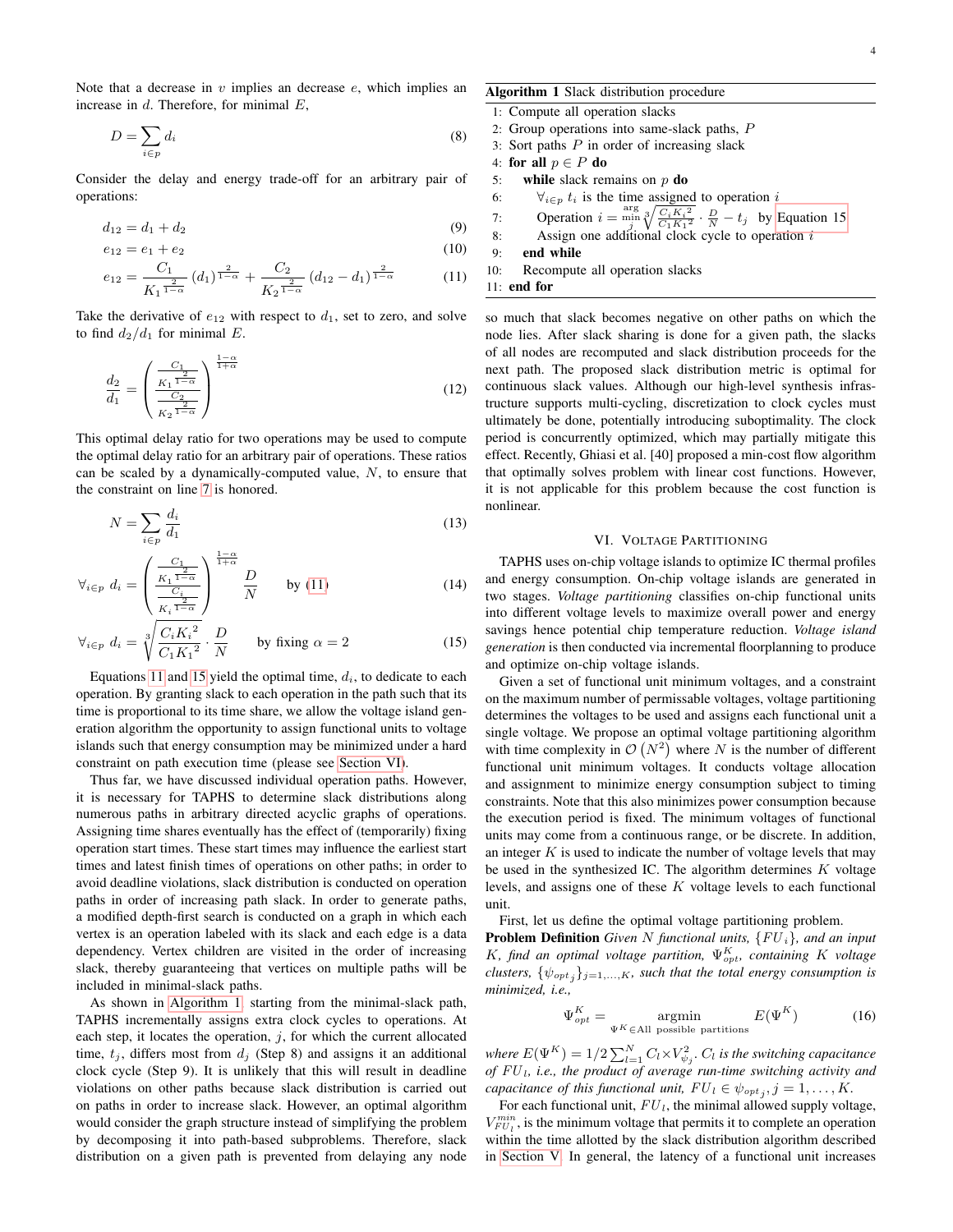with the reduction of supply voltage. Then, in a voltage partition  $\Psi_i^S$ with  $S$  clusters, to satisfy the deadline constraints of functional units, for each cluster,  $\psi_j = \{ FU_{j1}, \dots, FU_{jn} \}, \ \psi_j \in \Psi_i^S$ , the supply voltage,  $V_{\psi_j}$ , is greater than or equal to  $\max\{V_{FU_{jt}}^{\min}\}_{t=1,\dots,n}$ , i.e., the maximum of the minimal supply voltages of the functional units in this cluster.

We next present an example to illustrate the voltage partitioning problem. Consider a circuit design with five functional units as shown in [Figure 4. Figure 4\(](#page-5-0)a) shows one possible twovoltage-cluster partition, which contains two voltage clusters,  $\psi_1$  =  $\{FU_1, FU_2\}$  and  $\psi_2 = \{FU_3, FU_4, FU_5\}$ . The minimal supply voltage of  $\psi_1$ ,  $V_{\psi_1} = 1.0 \text{ V } \geq \{0.8 \text{ V}(FU1), 1.0 \text{ V}(FU2)\}.$ The minimal allowed supply voltage of  $\psi_2$ ,  $V_{\psi_2}$  = 2.0 V  $\geq$  ${1.2 V(FU3), 1.5 V(FU4), 2.0 V(FU5)}$ . [Figure 4\(](#page-5-0)c) shows the energy consumptions of different two-voltage-cluster partitions, which are derived using a linear scan of the voltage cut along the functional unit list. This list is sorted in order of increasing required minimal allowed supply voltage. This figure shows that the energy function is not monotonic in the cut location. Therefore, to find the twovoltage-cluster partition with minimal total energy consumption, an exhaustive search along the sorted functional unit list, i.e., a linear scan, is used. This leads to  $\mathcal{O}(N)$  time complexity. Then, to find an optimal voltage partition with  $K$  voltage clusters, the exhaustive method leads to  $\mathcal{O}(N^{K-1})$  complexity, i.e., the complexity increases exponentially with the number of voltage clusters.

An optimal voltage partitioning algorithm of  $\mathcal{O}(N^2)$  complexity: We propose an optimal voltage partitioning algorithm of  $\mathcal{O}(N^2)$ time complexity. Its pseudo-code is shown in [Algorithm 2,](#page-4-0) which is described recursively.  $Partition()$  has five input/output parameters. FU list is a reference to the sorted functional unit list. Start and End designate the sub-list, the portion of the original list that must be partitioned. Initially,  $Start = 0$  and  $End = N$ , indicating that the entire list must be partitioned. To yield  $K$  voltage clusters,  $M$  is the required number of partition cuts, and  $M = K - 1$ . OptTable is an  $M \times N$  look-up table, which stores intermediate optimal partitions of functional unit sub-lists, including the partitioning or cut location information as well as the corresponding energy consumption. More specifically,  $OptTable[i][j]$  stores the optimal *i*-cut partition of the functional unit sub-list containing functional units from  $FU_i$  to  ${\cal F}{\cal U}_{END}.$ 

*Partition*() is invoked recursively when  $M > 1$  (line 3–13). For each sub-partitioning (M cuts) on a sub-list (from  $Start$  to  $End$ ), the optimal solution is derived using linear scan to examine the  $M<sup>th</sup>$ cut,  $\Rightarrow$ i.e. cut  $M$ , $\Leftarrow$  from *Start* to *End*, which is combined with the optimal solution of the sub-partitioning  $(M - 1$  cuts) on its sub-list (from i to End) by accessing  $OptTable$ . When  $M = 1$ , the algorithm uses a linear scan to find the optimal cut in the targeted sub-list (line 16).

Next, we present Lemma 1, which guarantees the optimality of the algorithm. The algorithm uses combinational linear scans to explore all the possible partitioning combinations of the sorted list, including the optimal solution.

**Lemma 1:** In an optimal partition  $\Psi_{opt}^{K}$  with K voltage *clusters,*  $\{\psi_{opt,1}, \ldots, \psi_{opt,K}\}$ *, ordered by increasing voltage,*  $V_{\psi_{opt,1}} < V_{\psi_{opt,2}} < \cdots < V_{\psi_{opt,K}}$ , the minimal allowed voltage of any functional unit  $FU_j$  in the optimal  $i_{th}$  voltage cluster is *greater than the voltage level of adjacent lower-voltage cluster, i.e.,*  $V_{\psi_{opt,i-1}} < V_{FU_j}^{min} \leq V_{\psi_{opt,i}}, \forall FU_j \in \psi_{opt,i},$  where  $V_{FU_j}^{min}$  is *the minimum allowed voltage for functional unit*  $FU_j$ .

Proof: Assume for the sake of contradiction, there exists a  $FU_j \in \psi_{opt,i}$  such that  $V_{\psi_{opt,i-1}} \geq V_{FU_j}^{min}$ . If  $V_{FU_j}^{min} = V_{\psi_{opt,i-1}}$ , this contradicts the claim  $V_{\psi_{opt,i}} > V_{\psi_{opt,i-1}}$ . If  $V_{FU_j}^{min} < V_{\psi_{opt,i-1}}$ , then we can simply move  $FU_j$  to partition  $\psi_{opt,i-1}$ , which results <span id="page-4-0"></span>1: check  $OptTable[M][Start]$ , and return if solved

- 2:  $\frac{1}{2}$  Recursive search the optimal M-cut partition  $\frac{1}{\sqrt{2}}$
- 3: if  $M > 1$  then
- 4:  $C \leftarrow 0$ <br>5: **for**  $(i \leftarrow$
- 5: for  $(i \leftarrow Start; i \le End; i++)$  do<br>6:  $Partition(*FU\_list, i, End, M -$ 
	- $Partition(*FU\_list, i, End, M-1, *OptTable)$

7: 
$$
E_{M^{th}=i}^{M} \leftarrow C \times (V_{FU_{i-1}}^{\min})^2 + OptTable[M-1][i]
$$

- 8:  $C + = C_{FU}$
- 9: end for
- 10:  $\frac{1}{8}$  Determine the energy-optimal M-cut partition  $\frac{1}{8}$
- $11:$
- 11:  $E_{opt}^M(Start, End) \leftarrow min\{E_{M^{th}=i}^M\}_{i \leftarrow Start, ... , End}$ <br>12:  $cut_{opt}^M(Start, End) \leftarrow i$  if  $E_{M^{th}=i}^M = E_{opt}^M(Start, End)$
- 13:  $OptTable[M][Start] \leftarrow pair(\widetilde{E}_{opt}^M(Start, End), cut_{opt}^M(Start, End))$

14: else

- 15: /\* Linear scan to find the energy-optimal two-voltage-cluster partition \*/
- 16: Linear\_Scan(\* $FU\_list$ , End, & $E_{opt}^2(Start, End)$ ,  $\&cut_{opt}^2(Start, End))$
- 17:  $\frac{1}{2}$  Update  $\frac{OptTable}{2}$  with the optimal two-voltage-cluster partition \*/
- 18:  $OptTable[1][Start] \leftarrow pair(E_{opt}^2(Start, End),$  $cut_{opt}^2(Start, End))$

19: end if



<span id="page-4-1"></span>Fig. 5. Lemma 2 for optimal partitioning with  $K = 3$  voltage clusters.

in a lower energy consumption partition.

Lemma 1 implies that the optimal partitioning can be found by partitioning the sorted functional unit list. The time complexity of using a combinational linear scan to find the optimal  $K$  partitions on a sorted list with N functional units is  $\mathcal{O}(N^{K-1})$ . To improve computation efficiency, as shown in the proposal [Algorithm 2,](#page-4-0) we use a data structure, called  $OptTable$ , to store optimal sub-partitions. In this algorithm, there are a total of  $\mathcal{O}(MN)$  table entries in  $OptTable$ , and each table entry requires an  $\mathcal{O}(N)$  time linear search to find the optimal solution. Therefore the total running time is  $\mathcal{O}(MN^2)$ , or  $\mathcal{O}(N^2)$  if M is bounded by a small constant.

Next, we will present Lemma 2, which is used to guarantee the optimality of Algorithm 2.

Lemma 2: In a sorted functional unit list with increasing minimum allowed voltages, if the cuts of an optimal partition  $\Psi_{opt}^{K}$  with K voltage clusters are  $\{cut_{opt, \psi_1: \psi_2}^K, \ldots, cut_{opt, \psi_{K-1}: \psi_K}^K\}$ , and the cuts of an optimal voltage partition  $\Psi_{opt}^{K+1}$  with  $K+1$  voltage clusters are  $\{cut_{opt,\psi_1:\psi_2}^{K+1}, \ldots, cut_{opt,\psi_K:\psi_{K+1}}^{K+1}\}$ , then  $cut_{opt,\psi_i:\psi_{i+1}}^{K+1}$ must be in the range between  $cut_{opt,\psi_{i-1},\psi_i}^K$  and  $cut_{opt,\psi_i:\psi_{i+1}}^K$ , i.e.,  $cut_{opt, \psi_{i-1}:\psi_i}^K \leq cut_{opt, \psi_i:\psi_{i+1}}^{K+1} \leq cut_{opt, \psi_i:\psi_{i+1}}^K.$ 

Proof: First, we will give the proof by contradiction for two cuts, i.e., from K=2 (two voltage clusters) to K=3 (three voltage clusters),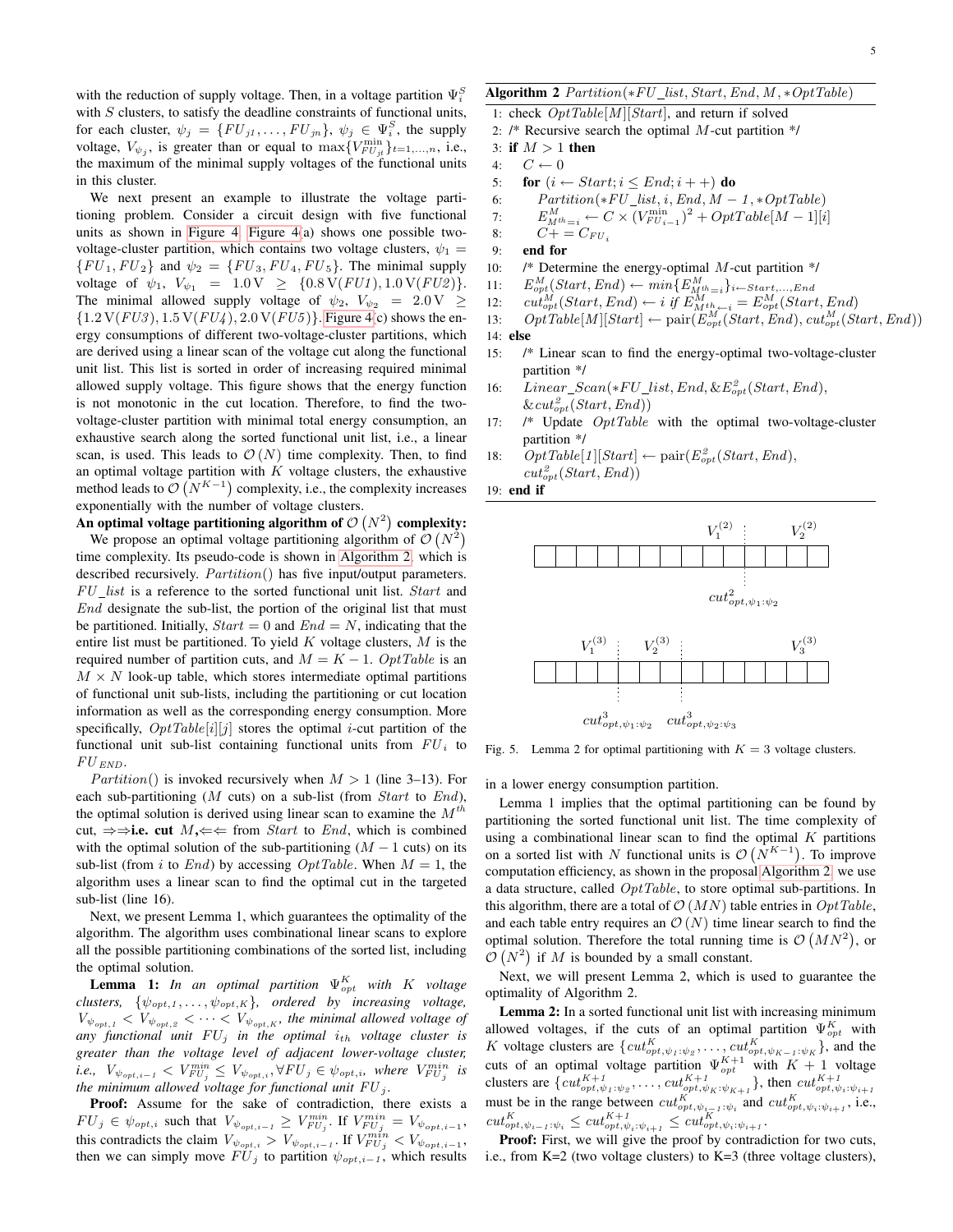<span id="page-5-0"></span>

<span id="page-5-1"></span>Fig. 6. Property 1 of Lemma 2 for optimal partitioning with  $K + 1$  voltage clusters.

then extend to general case. We will prove the two properties that guarantee the correctness of Lemma 2.

Given  $cut^2_{opt, \psi_1: \psi_2}$  is the optimal partition, which generates two voltage clusters  $\psi_1$  and  $\psi_2$ . The voltages of the two clusters are  $V_1^{(2)}$  and  $V_2^{(2)}$ . Next, assume for K=3, both cuts,  $cut_{opt, \psi_1: \psi_2}^3$  and  $cut^3_{opt, \psi_2; \psi_3}$  of the optimal partition are to the left of  $cut^3_{opt, \psi_1; \psi_2}$ <br>(chourn in Eigure 5). The voltages of three voltage elustry are  $V^{(3)}$ (shown in [Figure 5\)](#page-4-1). The voltages of three voltage clusters are  $V_{1_{\infty}}^{(3)}$ ,  $V_2^{(3)}$ , and  $V_3^{(3)}$ , with  $V_1^{(3)} < V_2^{(3)} < V_3^{(3)}$ . Notice that  $V_2^{(2)} = V_3^{(3)}$ . Let's tentatively move  $cut^3_{opt, \psi_2: \psi_3}$  to the same place as optimal onecut partition,  $cut^2_{opt, \psi_1: \psi_2}$ . We define  $E^3_{inc}$  as the energy increase and  $E_{dec}^3$  as the energy decrease due to this move. Set  $\alpha$  includes the functional units between  $cut^3_{opt, \psi_2:\psi_3}$  and  $cut^3_{opt, \psi_1:\psi_2}$ . Set  $\beta$ includes the functional units between  $cut_{opt, \psi_2: \psi_3}^3$  and  $cut_{opt, \psi_1: \psi_2}^2$ . The resulting energy changes of the  $K = 3$  partition from moving  $cut_{opt, \psi_2: \psi_3}^3$  follow:

$$
E_{inc}^3 = 1/2 \sum_{FU_i \in \alpha} C_i ((V_1^{(2)})^2 - (V_2^{(3)})^2)
$$
 (17)

$$
E_{dec}^3 = 1/2 \sum_{FU_i \in \beta} C_i ((V_3^{(3)})^2 - (V_1^{(2)})^2)
$$
 (18)

On the other hand, if we move  $cut^2_{opt, \psi_1: \psi_2}$  to the same position as  $cut^3_{opt, \psi_2: \psi_3}$ , then the overall energy of the  $K = 2$  partition changes as follows:

$$
E_{inc}^2 = 1/2 \sum_{FU_i \in \beta} C_i \left( (V_2^{(2)})^2 - (V_1^{(2)})^2 \right) \tag{19}
$$

$$
E_{dec}^2 = 1/2 \sum_{FU_i \in \kappa} C_i \left( (V_1^{(2)})^2 - (V_2^{(3)})^2 \right) \tag{20}
$$

where set  $\kappa$  includes all the functional units in the left side of  $cut^3_{opt, \psi_2: \psi_3}.$ 

Note that  $cut^2_{opt, \psi_1: \psi_2}$  is the optimal two-partition cut. Therefore,  $E_{inc}^2 > E_{dec}^2$ .  $V_2^{(2)} = V_3^{(3)}$  and  $\alpha \in \kappa$ , therefore  $E_{dec}^3 = E_{inc}^2 >$ 

 $E_{dec}^2 > E_{inc}^3$ . This means that moving  $cut_{opt,\psi_2:\psi_3}^3$  to  $cut_{opt,\psi_1:\psi_2}^2$ reduces energy consumption. Therefore, the current partition, i.e., placing both cuts to the left of  $cut^2_{opt, \psi_1: \psi_2}$ , is suboptimal. Similarly, we can prove that placing both cuts to the right of  $cut^2_{opt, \psi_1: \psi_2}$  is also suboptimal.

Now, let's extend this proof to the general case of unbounded number of cuts (M) and partitions (K), and  $M = K-1$ . Given an optimal partitioning with K voltage clusters, an optimal partitioning of  $K+1$ voltage clusters must have the following properties: (1) there must be at least one cut between  $cut_{opt, \psi_{i-1}:\psi_i}^K$  and  $cut_{opt, \psi_i:\psi_{i+1}}^K$ ; (2) if there are two cuts between  $cut_{opt,\psi_{i-1}:\psi_i}^K$  and  $cut_{opt,\psi_i:\psi_{i+1}}^K$ , then there must be a cut between  $cut_{opt,\psi_i:\psi_{i+1}}^K$  and  $cut_{opt,\psi_{i+1}:\psi_{i+2}}^K$ , and a cut between  $cut_{opt, \psi_{i-2}:\psi_{i-1}}^K$  and  $cut_{opt, \psi_{i-1}:\psi_i}^K$ . The intuition behind these two properties is that they imply that optimal solutions follows the rule  $cut_{opt,\psi_{i-1}:\psi_i}^K \leq cut_{opt,\psi_i:\psi_{i+1}}^{K+1} \leq cut_{opt,\psi_i:\psi_{i+1}}^K$  because if there exists a solution that satisfies Property 2, then it cannot meet the requirement for Property 1. This is due to the fact that the total number of cuts is only increased by 1 from the  $K$  partition case to  $K+1$  partition case. Therefore, in an optimal solution, there exists one and only one cut between  $cut_{opt, \psi_{i-1}:\psi_i}^K$  and  $cut_{opt, \psi_i:\psi_{i+1}}^K$ .

Property 1: Consider [Figure 6.](#page-5-1) Given an optimal solution of the voltage partitioning problem with  $K$  voltage clusters,  $(\{cut_{opt, \psi_1 : \psi_2}^K, \dots, cut_{opt, \psi_{K-1} : \psi_K}^K\})$  and an optimal solution of the voltage partitioning problem with  $K + 1$  voltage clusters

 $(\{cut^{K+1}_{opt, \psi_1: \psi_2}, \ldots, cut^{K+1}_{opt, \psi_K: \psi_{K+1}}\})$ , assume that  $cut^{K+1}_{opt, \psi_i: \psi_{i+1}}$  is to the right of  $cut^K_{opt, \psi_i: \psi_{i+1}}$ , i.e., no cut exists between position  $cut_{opt, \psi_{i-1}:\psi_i}^{K}$  and  $cut_{opt, \psi_i:\psi_{i+1}}^{K}$ .

Here, set  $\alpha$  includes the functional units between  $cut_{opt, \psi_i: \psi_{i+1}}^K$ and  $cut_{opt, \psi_i: \psi_{i+1}}^{K+1}$ . Set  $\beta$  includes the functional units between  $cut_{opt,\psi_{i-1}:\psi_i}^{K+1}$  and  $cut_{opt,\psi_i:\psi_{i+1}}^{K+1}$ . Moving  $cut_{opt,\psi_i:\psi_{i+1}}^{K+1}$  left to the same position as  $cut_{opt, \psi_i: \psi_{i+1}}^K$  results in the following energy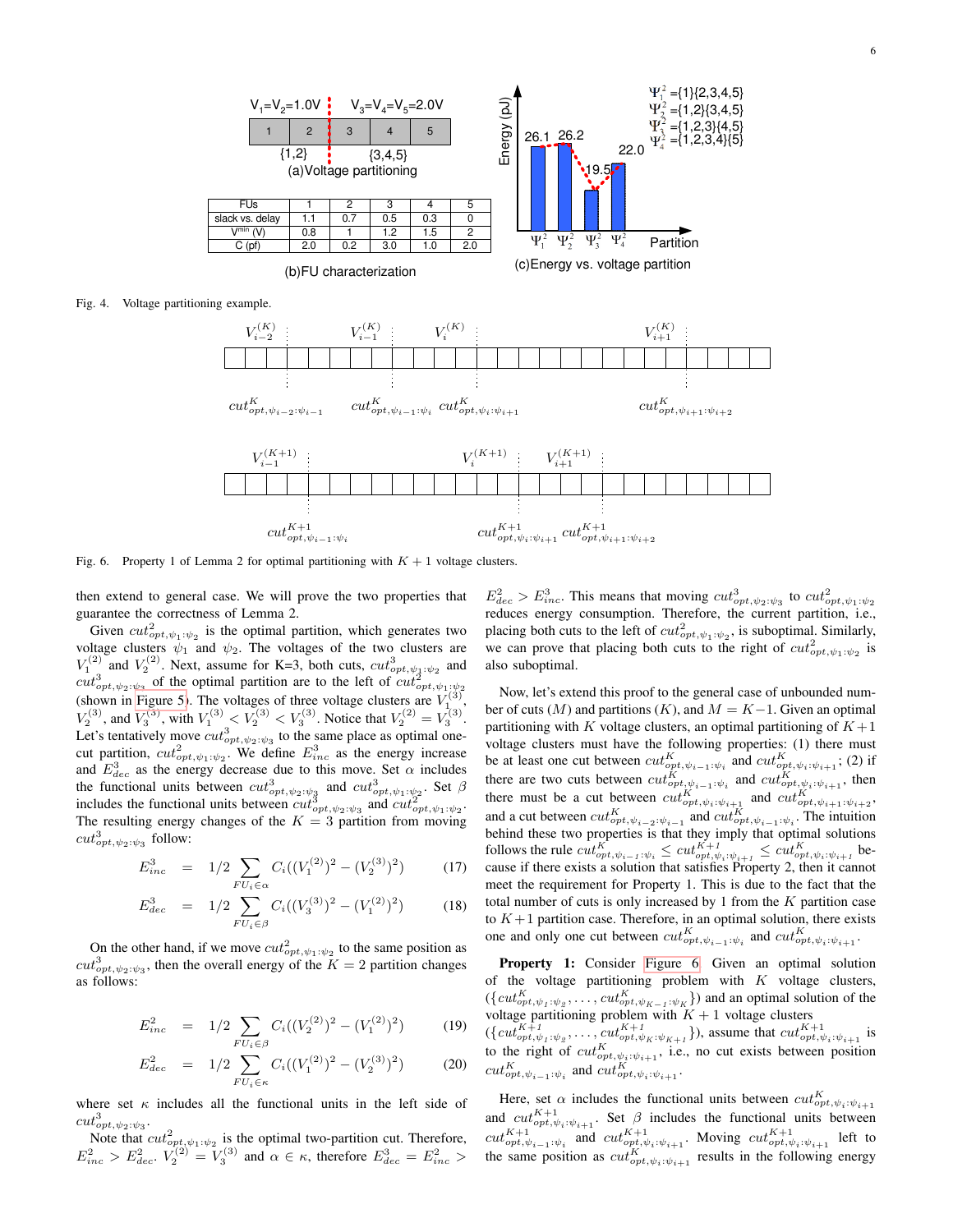changes:

<span id="page-6-0"></span>
$$
E_{inc}^{K+1} = 1/2 \sum_{FU_i \in \alpha} C_i ((V_{i+1}^{(K+1)})^2 - (V_i^{(K+1)})^2)
$$
 (21)

$$
E_{dec}^{K+1} = 1/2 \sum_{FU_i \in \beta} C_i((V_i^{(K+1)})^2 - (V_i^{(K)})^2)
$$
 (22)

Moving  $cut_{opt, \psi_i: \psi_{i+1}}^K$  right to the same position as  $cut_{opt, \psi_i: \psi_{i+1}}^{K+1}$  results in the following energy changes:

<span id="page-6-1"></span>
$$
E_{inc}^{K} = 1/2 \sum_{FU_i \in \kappa} C_i ((V_i^{(K+1)})^2 - (V_i^{(K)})^2)
$$
 (23)

$$
E_{dec}^{K} = 1/2 \sum_{FU_{i} \in \alpha} C_{i}((V_{i+1}^{(K)})^{2} - (V_{i}^{(K+1)})^{2}) \qquad (24)
$$

Here, set  $\kappa$  includes the functional units between  $cut_{opt, \psi_{i-1}:\psi_i}^K$  and There, set R includes the functional times between  $cu_{opt, \psi_{i-1}:\psi_i}$  and  $cut_{opt, \psi_i:\psi_{i+1}}$ . Since  $cut_{opt, \psi_i:\psi_{i+1}}$  is the optimal cut for partition with K voltage clusters. Hence,  $E_{inc}^{K} > E_{dec}^{K}$ . From Equations [21–](#page-6-0) [24,](#page-6-1) we can see that  $E_{dec}^{K+1} > E_{inc}^{K}$  since  $\kappa \in \beta$ . We also can get  $E_{dec}^K > E_{inc}^{K+1}$  because  $V_{i+1}^{(K)} > V_{i+1}^{(K+1)}$ . Therefore,  $E_{dec}^{K+1} > E_{inc}^{K} > E_{dec}^{K} > E_{inc}^{K+1}$ . This contradicts the fact that the current partition with  $K + 1$  voltage clusters is optimal. Therefore,  $cut_{opt, \psi_i: \psi_{i+1}}^{K+1}$  is to the left of  $cut_{opt, \psi_i: \psi_{i+1}}^K$ . In the same way, we can prove that  $cut_{opt, \psi_i: \psi_{i+1}}^{K+1}$  is to the right of  $cut_{opt, \psi_{i-1}: \psi_i}^{K}$ . Therefore,  $cut_{opt,\psi_i:\psi_{i+1}}^K$  is between  $cut_{opt,\psi_{i-1}:\psi_i}^K$  and  $cut_{opt,\psi_i:\psi_{i+1}}^K$ .

Property 2: Consider [Figure 7.](#page-7-0) Given an optimal voltage partitioning solution with  $K$  voltage clusters  $(\{cut^K_{opt, \psi_1 : \psi_2}, \dots, cut^K_{opt, \psi_{K-1} : \psi_K}\})$ }) and an optimal voltage partitioning solution with  $K + 1$  voltage clusters  $(\{cut_{opt,\psi_1\cdot\psi_2}^{K+1},\ldots, cut_{opt,\psi_K\cdot\psi_{K+1}}^{K}\}),$  assume that  $cut_{opt,\psi_i\cdot\psi_{i-1}\cdot\psi_i}^{K+1}$  and  $cut_{opt,\psi_i\cdot\psi_{i+1}}^{K+1}$  are between  $cut_{opt,\psi_i\cdot\psi_{i-1}\cdot\psi_i}^{K}$  and  $cut_{opt,\psi_i\cdot\psi_{i+1}}^{K+1}$ and there is no cut between  $cut_{opt,\psi_i:\psi_{i+1}}^K$  and  $cut_{opt,\psi_{i+1}:\psi_{i+2}}^K$ .

Moving  $cut^{K+1}_{opt, \psi_i: \psi_{i+1}}$  to the same position as  $cut^{K}_{opt, \psi_i: \psi_{i+1}}$ results in the following energy changes:

$$
E_{inc}^{K+1} = 1/2 \sum_{FU_i \in \beta} C_i ((V_i^{(K)})^2 - (V_i^{(K+1)})^2)
$$
 (25)

$$
E_{dec}^{K+1} = 1/2 \sum_{FU_i \in \alpha} C_i ((V_{i+1}^{(K+1)})^2 - (V_i^{(K)})^2)
$$
 (26)

Here, set  $\alpha$  includes the functional units between  $cut^{K+1}_{opt, \psi_i: \psi_{i+1}}$ and  $cut_{opt,\psi_i:\psi_{i+1}}^K$ . Set  $\beta$  includes the functional units between  $cut^{K+1}_{opt, \psi_{i-1}:\psi_i}$  and  $cut^{K+1}_{opt, \psi_i:\psi_{i+1}}$ .

Moving  $cut_{opt,\psi_i:\psi_{i+1}}^K$  to the same position as  $cut_{opt,\psi_i:\psi_{i+1}}^{K+1}$ results in the following energy changes:

$$
E_{inc}^{K} = 1/2 \sum_{FU_i \in \alpha} C_i ((V_{i+1}^{(K)})^2 - (V_i^{(K)})^2)
$$
 (27)

$$
E_{dec}^{K} = 1/2 \sum_{FU_i \in \kappa} C_i ((V_i^{(K)})^2 - (V_i^{(K+1)})^2)
$$
 (28)

Here, set  $\kappa$  includes the functional units between  $\textit{cut}_{opt, \psi_{i-1}:\psi_i}^K$  and  $cut_{opt, \psi_i: \psi_{i+1}}^{K+1}$ . Since  $cut_{opt, \psi_i: \psi_{i+1}}^{K}$  is the optimal cut for partitions with K voltage clusters, therefore  $E_{inc}^{K} > E_{dec}^{K}$ . From above equation, we can see that  $E_{dec}^{K+1} > E_{inc}^{K}$  because  $V_{i+1}^{(K+1)} > V_{i+1}^{(K)}$ . We also can get  $E_{dec}^K > E_{inc}^{K+1}$  since  $\beta \in \kappa$ . Therefore,  $E_{dec}^{K+1} > E_{inc}^{K+1}$ . This contradicts the fact that the current partitioning solution with  $K$ voltage clusters is optimal. Therefore, there must be a cut between  $cut_{opt, \psi_i: \psi_{i+1}}^K$  and  $cut_{opt, \psi_{i+1}: \psi_{i+2}}^K$ . In the same way, we can prove there must be a cut between  $cut_{opt, \psi_{i-2}:\psi_{i-1}}^K$  and  $cut_{opt, \psi_{i-1}:\psi_i}^K$ .

#### VII. FLOORPLANNING WITH VOLTAGE ISLANDS

<span id="page-6-3"></span>In order to support temperature-aware, incremental, unified highlevel and physical-level optimization, it was necessary to incorporate a high-quality, incremental floorplanner within TAPHS. New algorithms were developed and incorporated into this floorplanner to directly support physical-level temperature optimization and indirectly support architectural-level temperature optimization.

## *A. Floorplanner Representation and Cost Function*

The floorplanner within TAPHS is based on the Adjacent Constraint Graph (ACG) representation [41]. An ACG is a constraint graph with exactly one geometric relationship between every pair of modules. ACGs have invariant structural properties that allow the number of edges in the graph to be bounded. Operations on ACGs have straightforward meanings in physical space and change graph topology locally; they require few, if any, global changes. The operations of removing and splitting modules are designed to reflect high-level operation to functional unit binding decisions. To obtain the physical position of each module, packing based on longest path computation is employed. Simulated annealing is used to obtain an initial floorplan. A weighted sum of the area and the interconnect power consumption is calculated for use as the floorplanner cost function, i.e.,

<span id="page-6-2"></span>
$$
A + w \sum_{e \in E} C_e D_e \tag{29}
$$

where  $A$  is the area,  $w$  is the power consumption weight,  $E$  is the set of all wires,  $e$  is an interconnect wire,  $C_e$  is the unit-length switched capacitance for the data transfer along  $e$ , and  $D_e$  is the length of e, which is calculated as Manhattan distance between the two modules connected by the wire. Using this cost function, we optimize the interconnect power consumption, interconnect delay, and area of the floorplan. The resulting floorplan will be improved during the subsequent incremental floorplanning high-level synthesis moves. Therefore, the number of simulated annealing iterations is bounded to reduce synthesis time.

After each high-level synthesis move, the previous floorplan is modified by removing or splitting a module. The modules and switched capacitances are updated based upon the impact of these merges and splits. The floorplan is then re-optimized with a greedy iterative improvement algorithm using the same cost function as the simulated annealing algorithm. There are two reasons to use a greedy algorithm during this stage of synthesis: (1) re-optimization requires fewer global changes and less hill climbing and (2) perturbations resulting from high temperatures may disrupt high-quality floorplan structures.

After determining the best binding across all the possible values of csteps, another simulated annealing floorplanning run is used for that binding. This final floorplanning stage occurs only once for every synthesis run. Therefore, it is acceptable to use a slower, but higherquality, annealing schedule than those in the inner loop of high-level synthesis, thereby improving integrated circuit area and interconnect power consumption.

During the annealing schedule, we use a constant multiplicative cooling factor,  $r$ , i.e.,

$$
T^+ = r \times T \tag{30}
$$

where  $T$  is the current temperature and  $T+$  is the temperature during the next iteration. The number of the perturbations for the initial floorplanning run, the floorplanning for each value of csteps run, and the final floorplanning are related as follows:  $1/2/20$ . The number of perturbations per round for the greedy iterative improvement algorithm is the same as that for final floorplanning run.

#### *B. Voltage Island Implementation in Floorplanning*

As described in previous section, voltage island generation was introduced into the high-level synthesis system in order to improve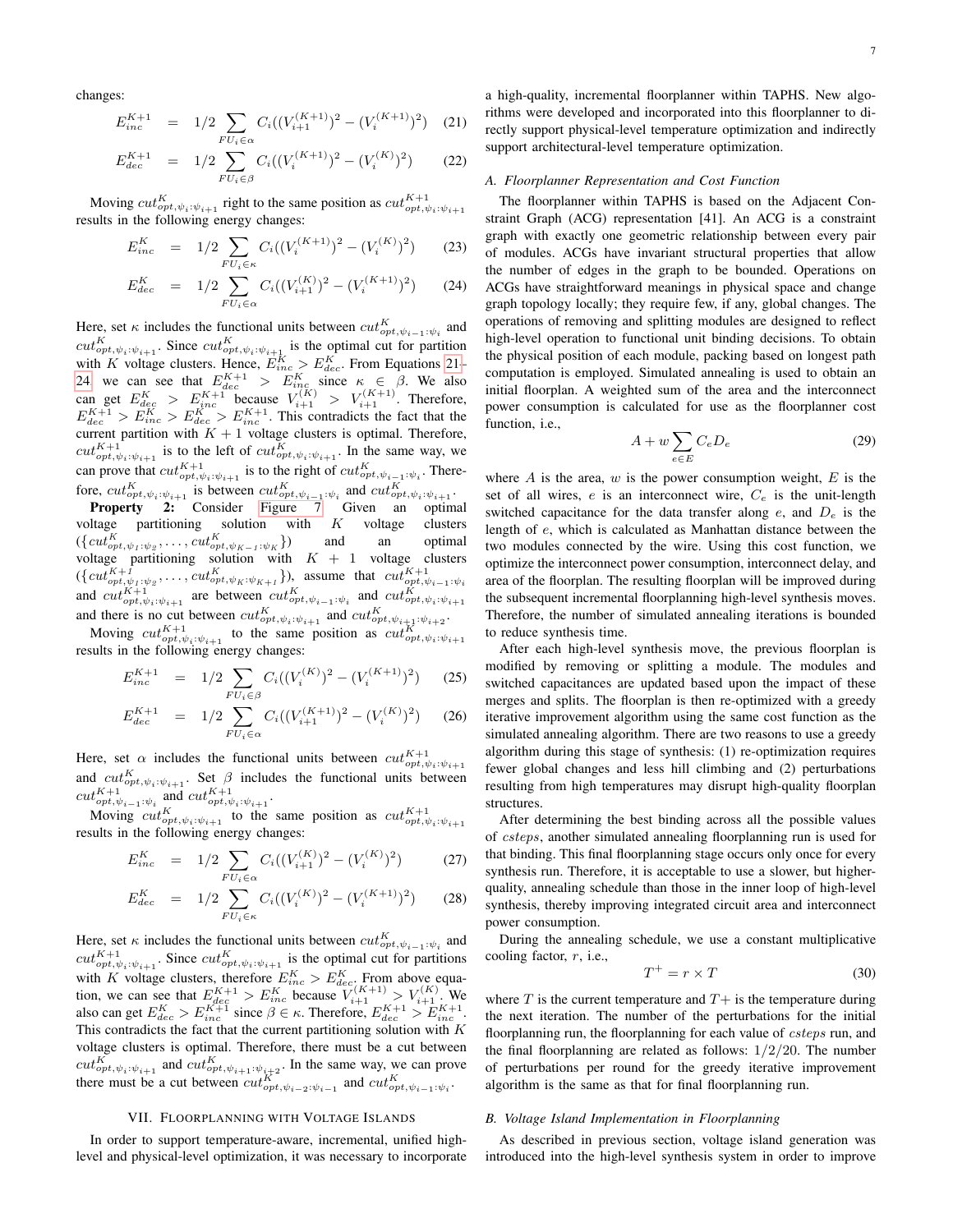

<span id="page-7-0"></span>Fig. 7. Property 2 of Lemma 2 for optimal partitioning with  $K + 1$  voltage clusters.

thermal profiles and reduce energy consumption. Therefore, the floorplanner should keep functional units assigned to the same voltage level contiguous in order to minimize the need for level converters and simplify power distribution. The floorplanner must still honor the elements in the original cost function shown in [Equation 29.](#page-6-2) Pair-wise weighted edges were added between all pairs of functional units operating at the same voltage, yielding the following updated cost function:

$$
n\sqrt{A} + 2n \sum_{v \in V} L_v + \sum_{e \in E} C_e D_e \tag{31}
$$

where  $A$  is the area,  $n$  is the number of functional units,  $V$  is the set of all functional unit pairs at the same voltage,  $v$  is a pair of functional units sharing the same voltage,  $L_v$  is the separation between a pair of functional units sharing the same voltage,  $E$  is the set of all interconnects,  $e$ , is an interconnect line,  $C_e$  is the unitlength switched capacitance for the data transfer along e (zero in the case of no communication), and  $D_e$  is the length of e. This approach generates contiguous voltage islands, as well as optimizing the interconnect power consumption and area.

[Figure 2,](#page-1-1) described in [Section III,](#page-1-2) shows an example of the results produced by this floorplanning algorithm. TAPHS rapidly generated this result using only pair-wise edges for functional unit clustering, i.e., hierarchical floorplanning was not required. Note that functional units operating at the same voltage are contiguous. In some cases, keeping voltage levels contiguous and minimizing wire length results in a slight area penalty. This is to be expected, regardless of the quality of a floorplanner, because it is rare for a minimal-area solution to have contiguous voltage levels and minimal interconnect power consumption. During incremental improvement, operation merging (functional unit resource sharing) combines functional units with other compatible functional units, always merging from the lowervoltage functional unit to the higher-voltage functional unit (please see [Section IV\)](#page-2-5).

## VIII. THERMAL MODELING

As mentioned in [Section IV,](#page-2-5) thermal modeling and analysis are used in the inner loop of the optimization flow to provide direct guidance for temperature optimization. Therefore, our previous work, a compact chip-package thermal model [42], has been integrated into TAPHS to determine the thermal profile of our system.

The thermal model has been validated against the COMSOL Multiphysics software package (formerly FEMLAB) [43], an accurate but slow commercial finite-element based solver. It exhibited less than 2.5% estimation error when measured on the Kelvin scale. In the following experiments, each chip design is attached to a copper heat sink using forced-air cooling. We model two thermally conductive



<span id="page-7-1"></span>Fig. 8. Full chip-packaging thermal model.

paths: heat dissipates from the silicon die through the cooling package to the ambient environment and through the package to the printed circuit board. We use an ambient temperature of 45 °C and a silicon thickness of 200 µm. In high-end microprocessor systems, due to the efficient cooling design, more than 80% of heat is dissipated through the first conductive path. In portable consumer electronics, due to the tight cooling budget and limited cooling space, the impact of the secondary conductive path may be significant.

[Figure 8](#page-7-1) illustrates the compact thermal model. Each material layer (e.g., silicon die, cooling package, and substrate carrier) is modeled with multiple layers of thermal elements. Each layer is partitioned into homogeneous thermal tiles, and each thermal tile is then modeled with inter-layer and intra-layer thermal resistors. Thermal resistances are determined based on material properties and tile geometries. Different layers use different tile granularity to strike a good trade-off between estimation accuracy and efficiency. To estimate the power consumption of each tile, we currently ignore the self-heating effect of on-chip interconnect, and only consider the power consumption of active devices [42]. Note that this work considers the impact of wire capacitance on the power consumption of drivers and repeaters. Based on the floorplanning information, we compute the power consumptions of thermal tiles using the average power dissipated by the functional units within each thermal tile. The power consumption of functional units with portions in multiple tiles is divided appropriately among the tiles. Instead of characterizing thermal profile from scratch after every incremental change to the power profile, the numerical thermal analysis method is initialized with the thermal profile associated with the previous power profile, thereby accelerating convergence after incremental changes to the power profile.

In general, chip thermal profile exhibits both temporal and spatial variations. Most of the benchmarks in this work have overall execution delays less than or comparable to the active layer element thermal time constant; therefore, temporal variation is negligible. Therefore, we focus on characterizing spatial thermal variation using steady-state thermal analysis. Chip thermal characteristics are estimated based on the chip power distribution averaged over the period or the deadline for periodic benchmarks and aperiodic benchmarks respectively.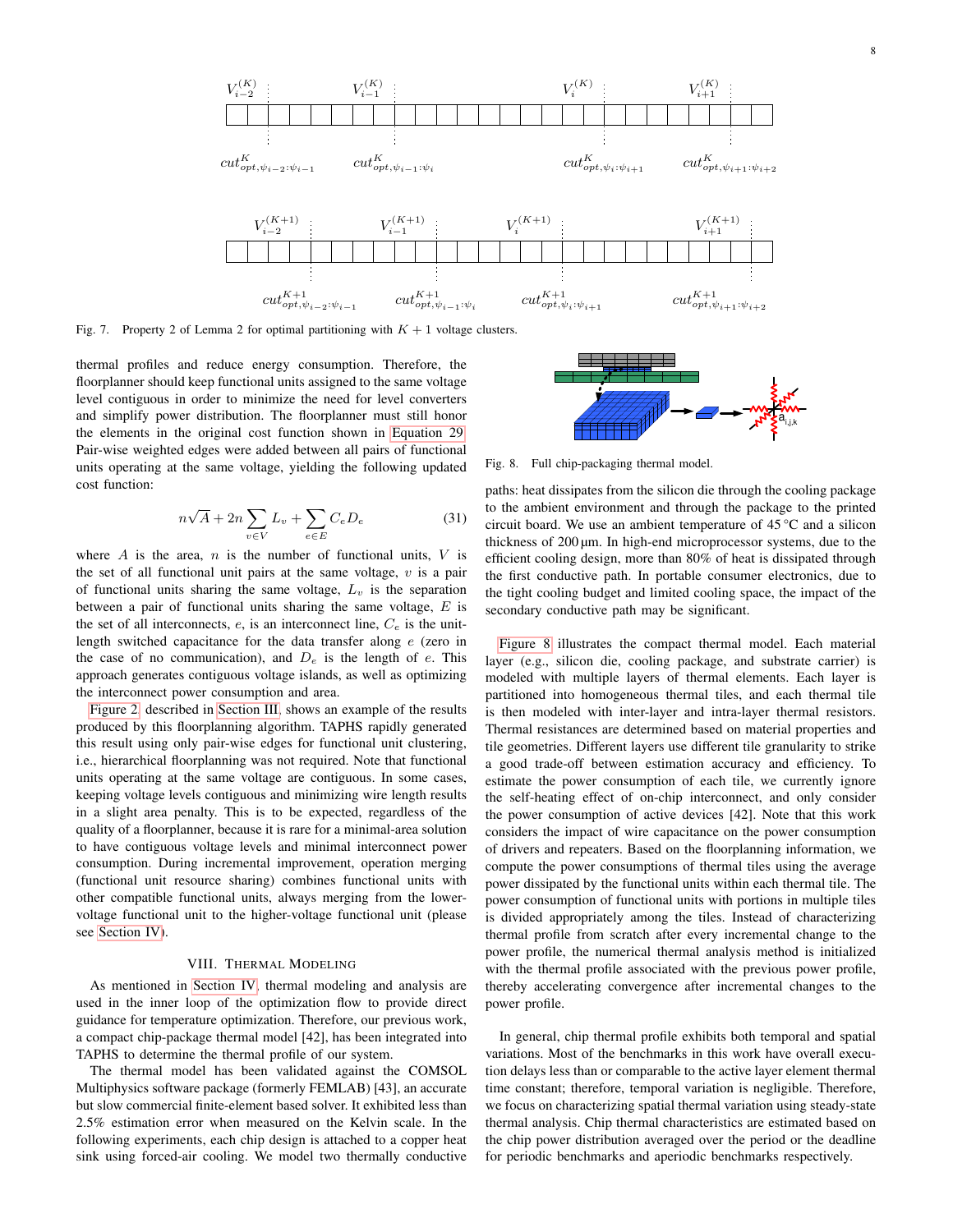### IX. EXPERIMENTAL RESULTS

<span id="page-8-0"></span>In this section, we present experimental results for the TAPHS temperature-aware high-level synthesis system, including the temperature optimization techniques described in Sections [V,](#page-2-4) [VI,](#page-3-0) and [VII.](#page-6-3) The circuits described in this section were synthesized using a register transfer level (RTL) design library [44] based on the TSMC 0.18 µm process. The experiments were conducted on AMD Athlon-based Linux workstations with 512 MB–1 GB of random access memory. No IC synthesis runs required more than 1,195 s of CPU time.

## *A. Benchmarks*

We used TAPHS to synthesize 13 synthesis benchmarks. *Chemical* and *IIR77* are infinite impulse response (IIR) filters used for signal processing. *DCT IJPEG* is the Independent JPEG Group's implementation of discrete cosine transform (DCT). *DCT Wang* and *DCT Lee* are DCT algorithms named after their inventors. All DCT algorithms work on  $8 \times 8$  pixel of arrays. *Elliptic*, an elliptic wave filter, comes from the NCSU CBL (North Carolina State University Collaborative Benchmarking Laboratory) high-level synthesis benchmark suite [45]. *Jacobi* is the Jacobi iterative algorithm for solving a fourth-order linear system. *WDF* is a finite impulse response (FIR) wave digital filter. The largest benchmark, Jacobi, has 24 multiplications, 8 divisions, 8 additions, and 16 subtractions. In addition, we generated two large CDFGs using a pseudo-random graph generator [46]. Random100 has 20 additions, 15 subtractions, and 19 multiplications. Random200 has 39 additions, 44 subtractions, and 36 multiplications. The same sample periods (deadlines) were used for the benchmarks when evaluating each synthesis technique.

## *B. Multiobjective Results*

[Table I](#page-8-1) shows the results of doing full multiobjective optimization of peak temperature, area, and energy consumption with three voltage levels. In total, we compared 13 benchmarks. For each benchmark, the table shows non-dominated solutions produced by TAPHS. Due to space constraints, we sorted the solutions for each problem in order of increasing peak temperature and uniformly eliminated all but four solutions. For each solution, the left column indicates the name of the benchmark. The next three columns show the peak temperatures, areas, and power consumptions of solutions produced without using voltage islands. Area is reported as a percentage of the area of the an initial solution without resource sharing or voltage islands. The floorplanner typically has an area efficiency ranging from 75%–90% for these benchmarks. From these solutions, it should be clear that it is possible to trade off peak temperature for area as long as a thermal model is available during multiobjective synthesis. However, improving both objectives requires architectural-level and physicallevel temperature optimization techniques.

The next three columns show the results produced using voltage islands. From these columns, it is clear that voltage islands yield significant improvements in peak temperature, area, and power consumption. For example, the peak temperatures of the lowest peak temperature solutions to each problem were reduced by an average of  $12.5^{\circ}$ C.

[Figure 9](#page-8-2) shows only the lowest peak temperature for each benchmark after synthesis with voltage islands, and without voltage islands. This figure indicates that voltage islands can substantially reduce IC peak temperature, and that the relative contribution depends on the benchmark.

In addition, given the same area, TAPHS achieves lower peak temperatures for most benchmarks. For example, the peak temperature of *pr2* was reduced from 95.8 °C to 88.4 °C with the same area. Similar reductions were possible for *dct dif*, *dct ijpeg*, and *dct lee*.

<span id="page-8-1"></span>TABLE I COMPARISON OF NON-DOMINATED (MULTIOBJECTIVE) RESULTS WITH THREE VOLTAGE LEVELS

|                         |                 | No voltage islands |                   | Voltage islands |        |       |
|-------------------------|-----------------|--------------------|-------------------|-----------------|--------|-------|
| Example                 | Peak            | Area               | Power             | Peak            | Area   | Power |
|                         | $T (^{\circ}C)$ | $(\%)$             | (W)               | $T (^{\circ}C)$ | $(\%)$ | (W)   |
| chemical                |                 |                    | $\overline{2.18}$ |                 |        |       |
|                         | 123.4           | 116.6              |                   | 98.0            | 142.4  | 1.60  |
|                         | 123.6           | 112.0              | 2.18              | 100.4           | 121.7  | 1.62  |
|                         | 123.7           | 109.3              | 2.18              | 103.3           | 112.7  | 1.59  |
|                         | 128.6           | 112.9              | 2.24              | 110.3           | 95.0   | 1.62  |
| dct_dif                 | 79.0            | 87.9               | 0.85              | 67.3            | 92.5   | 0.60  |
|                         | 79.7            | 78.6               | 0.83              | 67.6            | 81.5   | 0.58  |
|                         | 80.3            | 83.7               | 0.85              | 69.8            | 83.4   | 0.61  |
|                         | 80.1            | 81.4               | 0.84              | 69.3            | 74.9   | 0.57  |
| dct_ijpeg               | 126.0           | 118.2              | 2.44              | 113.6           | 117.6  | 1.99  |
|                         | 129.4           | 107.2              | 2.39              | 115.8           | 114.9  | 2.03  |
|                         | 129.5           | 104.5              | 2.41              | 118.6           | 99.9   | 2.00  |
|                         | 130.6           | 104.7              | 2.40              | 118.9           | 102.0  | 2.03  |
| dct lee                 | 71.5            | 98.9               | 0.79              | 63.7            | 106.4  | 0.59  |
|                         | 71.8            | 95.6               | 0.79              | 65.5            | 119.2  | 0.61  |
|                         | 71.9            | 99.9               | 0.79              | 64.6            | 106.3  | 0.59  |
|                         | 75.0            | 87.8               | 0.80              | 65.2            | 100.4  | 0.60  |
| dct_wang                | 70.7            | 101.3              | 0.70              | 59.8            | 109.8  | 0.42  |
|                         | 68.2            | 97.5               | 0.68              | 59.1            | 116.0  | 0.43  |
|                         | 68.5            | 108.1              | 0.68              | 60.1            | 108.0  | 0.42  |
|                         | 70.4            | 89.1               | 0.70              | 59.8            | 102.8  | 0.44  |
| elliptic                | 136.8           | 105.5              | 2.55              | 111.6           | 122.6  | 2.04  |
| iir77                   | 94.5            | 105.0              | 1.57              | 73.7            | 119.7  | 0.94  |
|                         | 97.7            | 93.1               | 1.56              | 74.6            | 115.7  | 0.94  |
|                         | 99.0            | 93.1               | 1.57              | 76.5            | 94.9   | 0.96  |
| jacobi                  | 54.2            | 64.4               | 0.25              | 51.8            | 81.5   | 0.20  |
|                         | 53.9            | 65.5               | 0.25              | 52.1            | 77.7   | 0.20  |
|                         | 53.8            | 63.2               | 0.24              | 52.9            | 69.2   | 0.21  |
|                         | 54.9            | 59.4               | 0.25              | 52.5            | 69.4   | 0.21  |
| $\overline{\text{pr1}}$ | 98.0            | 104.0              | 1.49              | 82.5            | 106.1  | 1.10  |
|                         | 97.4            | 103.1              | 1.52              | 84.8            | 92.6   | 1.10  |
| $\overline{\text{pr2}}$ | 95.4            | 103.8              | 1.67              | 87.9            | 110.2  | 1.44  |
|                         | 97.3            | 89.2               | 1.68              | 87.5            | 100.6  | 1.45  |
|                         | 95.8            | 98.4               | 1.67              | 88.0            | 105.4  | 1.45  |
|                         | 99.3            | 91.2               | 1.68              | 88.4            | 98.4   | 1.44  |
| random100               | 71.6            | 100.0              | 0.85              | 66.0            | 98.8   | 0.63  |
|                         | 72.1            | 99.2               | 0.85              | 65.7            | 99.6   | 0.62  |
|                         | 72.7            | 99.7               | 0.86              | 67.6            | 85.1   | 0.67  |
|                         | 73.2            | 85.4               | 0.86              | 67.2            | 87.3   | 0.64  |
| random200               | 90.8            | 90.2               | 1.77              | 81.4            | 112.0  | 1.37  |
|                         | 91.1            | 93.0               | 1.77              | 83.2            | 90.2   | 1.37  |
| wdf                     |                 | 108.0              |                   |                 |        |       |
|                         | 75.6            |                    | 0.75              | 68.0            | 104.5  | 0.59  |
|                         | 74.8            | 96.9               | 0.73              | 67.8            | 101.8  | 0.59  |



<span id="page-8-2"></span>Fig. 9. Peak temperature comparison for three voltage levels case.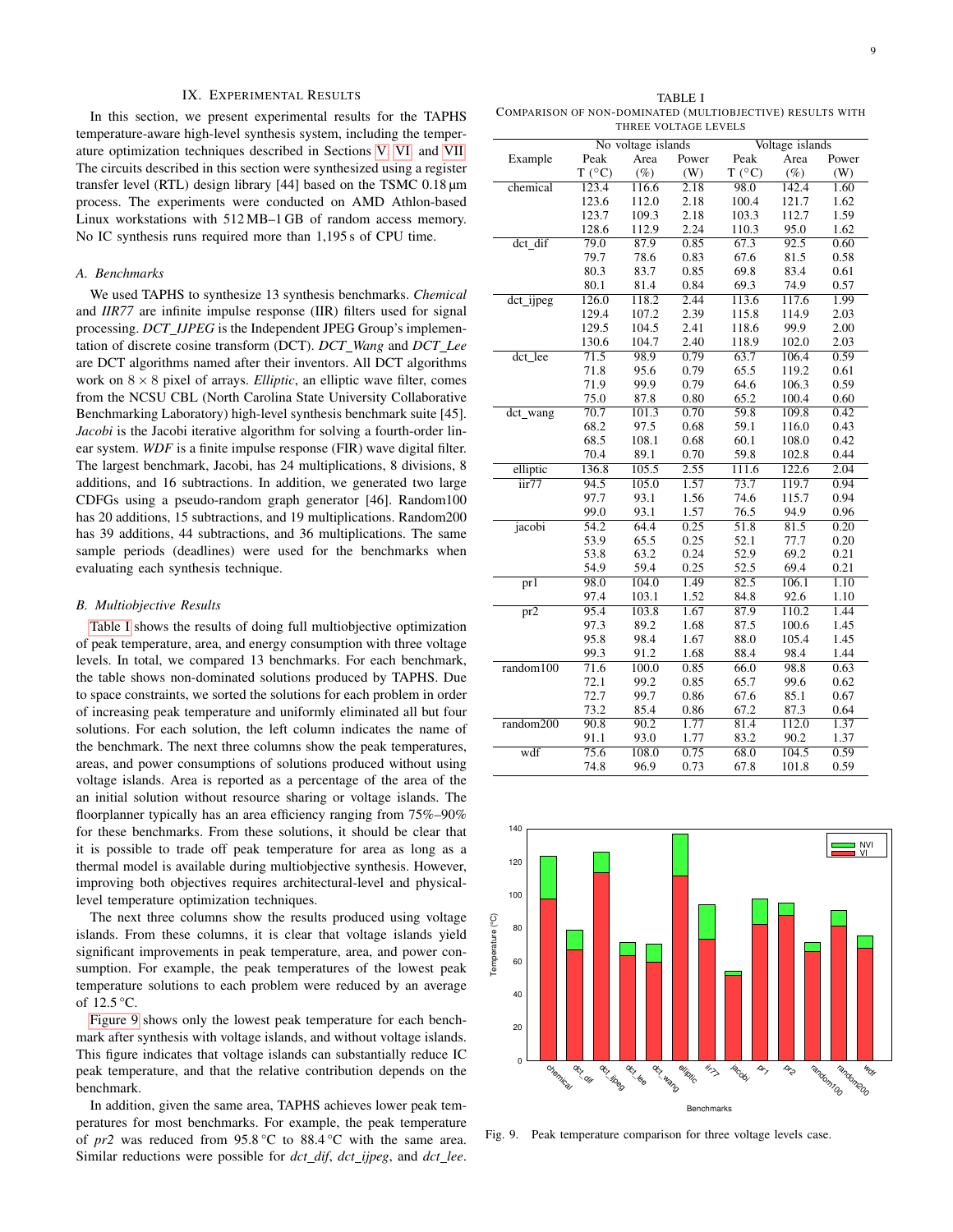<span id="page-9-0"></span>TABLE II COMPARISON OF NON-DOMINATED (MULTIOBJECTIVE) RESULTS WITH TWO VOLTAGE LEVEL

<span id="page-9-1"></span>TABLE III COMPARISON OF NON-DOMINATED (MULTIOBJECTIVE) RESULTS WITH FOUR VOLTAGE LEVEL

No voltage islands Voltage islands

|                               |                   | No voltage islands |       | Voltage islands   |        |                   |
|-------------------------------|-------------------|--------------------|-------|-------------------|--------|-------------------|
| Example                       | Peak              | Area               | Power | Peak              | Area   | Power             |
|                               | T (°C)            | $(\%)$             | (W)   | T (°C)            | $(\%)$ | (W)               |
| chemical                      | 123.4             | 116.6              | 2.18  | 104.1             | 113.3  | $1.\overline{64}$ |
|                               | 123.6             | 112.0              | 2.18  | 104.5             | 114.5  | 1.65              |
|                               | 123.7             | 109.3              | 2.18  | 106.0             | 117.9  | 1.70              |
|                               | 128.6             | 112.9              | 2.24  | 107.1             | 106.0  | 1.68              |
| $det_idif$                    | 79.0              | 87.9               | 0.85  | 71.5              | 81.2   | 0.62              |
|                               | 79.7              | 78.6               | 0.83  | 72.4              | 80.7   | 0.64              |
|                               | 80.3              | 83.7               | 0.85  | 71.9              | 77.7   | 0.60              |
|                               | 80.1              | 81.4               | 0.84  | 71.8              | 72.4   | 0.61              |
| dct_ijpeg                     | 126.0             | 118.2              | 2.44  | 115.6             | 104.7  | 2.02              |
|                               | 129.4             | 107.2              | 2.39  | 118.2             | 107.9  | 2.08              |
|                               | 129.5             | 104.5              | 2.41  | 119.4             | 101.7  | 2.06              |
| $\overline{\text{dct\_lee}}$  | 71.5              | 98.9               | 0.79  | 63.5              | 125.7  | 0.61              |
|                               | 71.8              | 95.6               | 0.79  | 65.1              | 97.6   | 0.61              |
|                               | 71.9              | 99.9               | 0.79  | 64.8              | 107.3  | 0.62              |
|                               | 75.0              | 87.8               | 0.80  | 66.8              | 100.3  | 0.63              |
| dct_wang                      | 70.7              | 101.3              | 0.70  | 61.1              | 104.3  | 0.47              |
|                               | 68.2              | 97.5               | 0.68  | 60.2              | 96.2   | 0.46              |
|                               | 68.5              | 108.1              | 0.68  | 61.6              | 92.3   | 0.48              |
|                               | 70.4              | 89.1               | 0.70  | 60.5              | 102.5  | 0.49              |
| elliptic                      | 136.8             | 105.5              | 2.55  | 116.6             | 112.3  | 2.09              |
|                               | 139.7             | 89.4               | 2.51  | 116.7             | 106.9  | 2.09              |
|                               | 141.0             | 105.5              | 2.48  | 118.6             | 106.9  | 2.09              |
|                               | 142.8             | 92.4               | 2.51  | 120.7             | 111.1  | 2.09              |
| $\frac{1}{\text{air}}$        | 94.5              | 105.0              | 1.57  | 77.5              | 102.4  | 1.01              |
| jacobi                        | $\overline{54.2}$ | 64.4               | 0.25  | $\overline{52.1}$ | 70.4   | 0.20              |
|                               | 53.9              | 65.5               | 0.25  | 52.9              | 68.2   | 0.20              |
|                               | 53.8              | 63.2               | 0.24  | 52.8              | 65.8   | 0.21              |
|                               | 54.9              | 59.4               | 0.25  | 52.9              | 63.8   | 0.20              |
| $\overline{\text{pr1}}$       | 98.0              | 104.0              | 1.49  | 86.3              | 106.0  | 1.25              |
|                               | 97.4              | 103.1              | 1.52  | 88.0              | 102.6  | 1.28              |
|                               | 97.9              | 98.3               | 1.50  | 88.9              | 98.5   | 1.27              |
|                               | 97.4              | 100.0              | 1.53  | 89.8              | 103.9  | 1.28              |
| $\overline{\text{pr2}}$       | 95.4              | 103.8              | 1.67  | 89.0              | 102.0  | 1.47              |
|                               | 97.3              | 89.2               | 1.68  | 89.7              | 95.7   | 1.47              |
|                               | 95.8              | 98.4               | 1.67  | 90.9              | 97.2   | 1.48              |
|                               | 99.3              | 91.2               | 1.68  | 91.3              | 99.0   | 1.47              |
| random100                     | 71.6              | 100.0              | 0.85  | 64.8              | 108.2  | 0.64              |
|                               | 72.1              | 99.2               | 0.85  | 66.0              | 96.3   | 0.64              |
|                               | 72.7              | 99.7               | 0.86  | 65.9              | 100.6  | 0.64              |
|                               | 73.2              | 85.4               | 0.86  | 66.7              | 91.2   | 0.65              |
| $\overline{\text{random200}}$ | 90.8              | 90.2               | 1.77  | 86.3              | 84.1   | 1.47              |
|                               | 91.1              | 93.0               | 1.77  | 85.6              | 82.8   | 1.48              |
|                               | 91.2              | 94.7               | 1.76  | 86.1              | 79.5   | 1.46              |
|                               | 91.3              | 91.8               | 1.77  | 86.2              | 88.3   | 1.47              |
| wdf                           | 75.6              | 108.0              | 0.75  | 71.1              | 95.1   | 0.63              |
|                               | 74.8              | 96.9               | 0.73  | 73.0              | 84.0   | 0.64              |
|                               | 76.0              | 93.2               | 0.72  | 73.2              | 86.5   | 0.64              |
|                               | 79.3              | 91.8               | 0.75  | 73.6              | 82.3   | 0.63              |

Example Peak Area Power Peak Area Power<br>  $T(^{\circ}C)$  (%) (W)  $T(^{\circ}C)$  (%) (W)  $T(\degree C)$  (%) (W)  $T(\degree C)$  (%) chemical 123.4 116.6 2.18 96.9 131.5 1.55 123.6 112.0 2.18 99.9 129.4 1.61 123.7 109.3 2.18 101.8 116.1 1.56 128.6 112.9 2.24 101.6 122.8 1.57 dct dif 79.0 87.9 0.85 66.8 105.7 0.59 79.7 78.6 0.83 67.5 91.0 0.56 80.3 83.7 0.85 66.8 94.8 0.57 80.1 81.4 0.84 67.0 84.6 0.55 dct\_ijpeg 126.0 118.2 2.44 111.7 113.7 1.92 129.4 107.2 2.39 115.8 116.4 2.05 129.5 104.5 2.41 115.0 108.1 2.05 130.6 104.7 2.40 116.7 102.4 1.96 dct lee 71.5 98.9 0.79 62.9 109.8 0.56 71.8 95.6 0.79 63.9 109.6 0.59 111.6 75.0 87.8 0.80 64.1 98.2 0.58 dct\_wang 70.7 101.3 0.70 57.5 111.9 0.39<br>68.2 97.5 0.68 57.6 112.3 0.40 68.2 97.5 0.68 57.6 112.3 0.40 elliptic 136.8 105.5 2.55 116.4 109.6 1.98 139.7 89.4 2.51 115.5 104.8 1.98 141.0 105.5 2.48 116.8 104.8 1.98 142.8 92.4 2.51 121.9 93.8 1.98 iir77 94.5 105.0 1.57 74.4 112.6 0.91 jacobi 54.2 64.4 0.25 52.3 67.3 0.20 53.9 65.5 0.25 52.1 69.6 0.20 53.8 63.2 0.24 53.2 66.2 0.21 54.9 59.4 0.25 52.8 67.0 0.21 pr1 98.0 104.0 1.49 80.3 107.6 1.07 97.4 103.1 1.52 83.4 111.2 1.10 97.9 98.3 1.50 84.1 101.4 1.08 pr2 95.4 103.8 1.67 86.7 106.9 1.44 97.3 89.2 1.68 89.2 110.2 1.47 95.8 98.4 1.67 88.4 99.7 1.44 99.3 91.2 1.68 93.1 93.7 1.53 random100 71.6 100.0 0.85 63.3 104.5 0.60 72.1 99.2 0.85 64.3 98.4 0.60 72.7 99.7 0.86 64.8 106.2 0.60 73.2 85.4 0.86 65.2 95.5 0.62 random200 90.8 90.2 1.77 80.5 94.4 1.35 91.1 93.0 1.77 79.9 98.7 1.37 91.2 94.7 1.76 80.7 94.9 1.38 91.3 91.8 1.77 83.2 80.8 1.39 wdf 75.6 108.0 0.75 71.1 95.1 0.63 74.8 96.9 0.73 73.0 84.0 0.64 76.0 93.2 0.72 73.2 86.5 0.64 79.3 91.8 0.75 73.6 82.3 0.63

In addition to reducing peak temperature, the proposed techniques can also be used to reduce area given a fixed peak temperature. When constraining temperature to the lowest temperature solution found without temperature optimization techniques, using voltage islands reduced area by, on average, 9.9%.

As shown in [Table II](#page-9-0) and [Table III,](#page-9-1) all the benchmarks were also run using two voltage levels and four voltage levels. The lowest peak temperatures were reduced by an average of 9.85 °C for two voltage levels, 12.5 °C for three voltage levels, and 12.83 °C for four voltage levels, compared to the results without voltage islands. These results indicate that temperature reduction is significant when moving from two voltage levels to three voltage levels and minor from three voltage levels to four voltage levels. As shown in [Figure 10,](#page-10-0) we also found that due to the differing properties (such as benchmarks size, CDFG graph structure, etc.) of each benchmark, the number of voltage levels permitting maximum temperature reduction differs. In general, temperature reduces with an increasing number of voltage

levels. However, changes in floorplanning prevent this trend from being entirely consistent.

#### *C. Comparison with Liu's Algorithm*

In their 2007 Design Automation Conference paper [29], Liu et al. proposed a voltage selection algorithm. This algorithm takes, as input, a small set of permissable voltages for each functional unit. These permissable voltages all come from the same small set of discrete voltages. The algorithm selects a subset of these voltages and assigns a voltage in this subset to each functional unit. They claim to have solved the same voltage selection problem considered in our conference paper [47]. This is false; functional units in our problem definition may have voltage constraints in a continuous range (see [Section VI](#page-3-0) for a detailed problem definition). They also claim that the problem we solved is  $N\mathcal{P}$ -complete. This is false (see the polynomial-time optimal algorithm presented in [Section VI\)](#page-3-0).

Liu et al. claimed identical power consumption results for our algorithm and theirs. They ensured this result by constraining the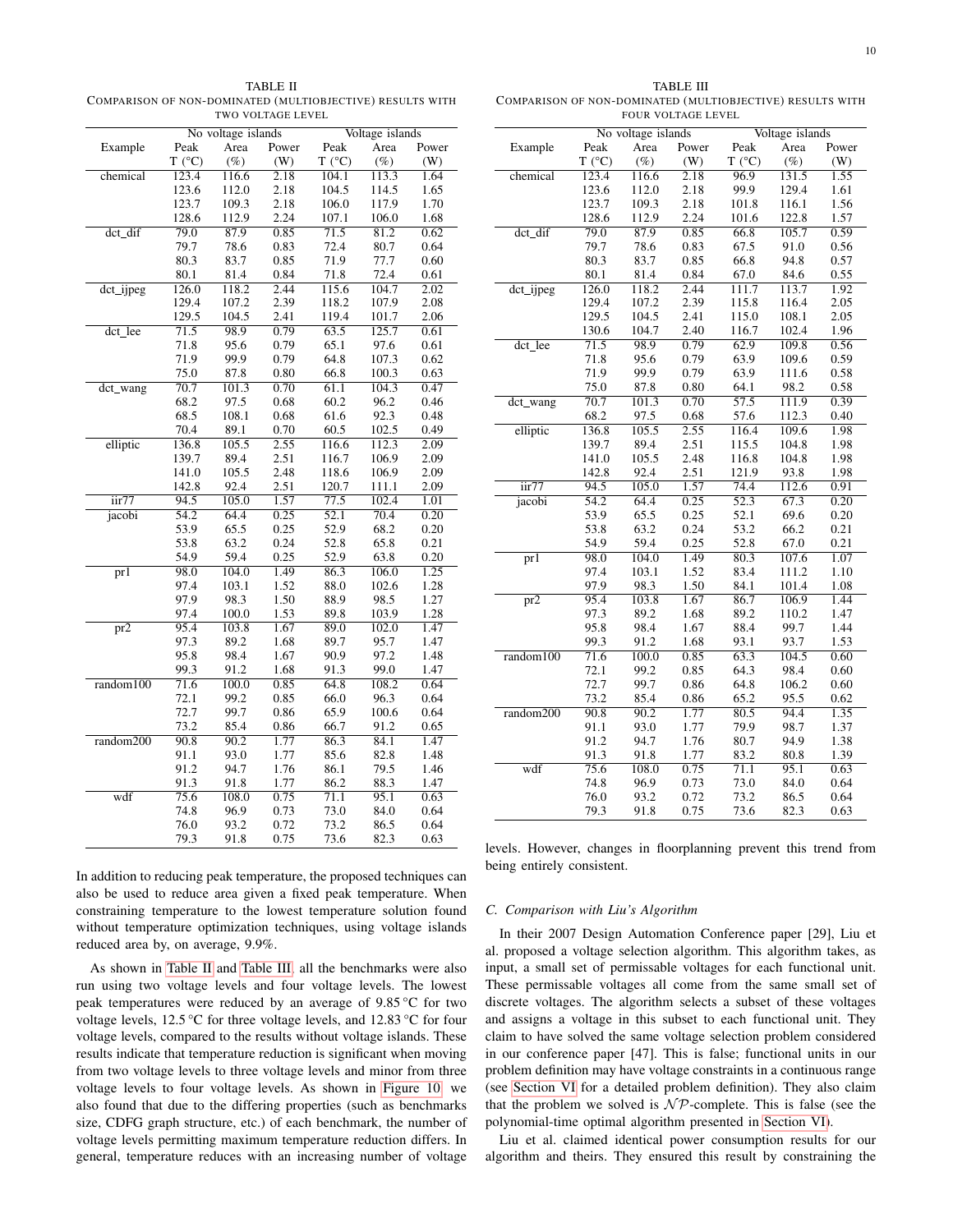

<span id="page-10-0"></span>Fig. 10. Peak temperature reduction with different number of voltage levels.

maximum voltages of the functional units provided to our algorithm to a small set of discrete values. In order to determine the impact of their change in problem definition upon solution quality, we determined the change in power consumption resulting from constraining all functional unit maximum voltages to five values uniformly distributed from the minimum to the maximum voltages in our technology library. Three final voltage levels were permitted. [Table IV](#page-10-1) shows the increase in power consumptions resulting from using the problem formulation proposed in Liu et al. Their problem formulation produces 6.46% higher power consumption, on average.

Liu et al. also indicated that they ran their algorithm on 10 pseudorandom benchmarks and that this was the same evaluation technique used in our conference paper. This is false; our conference paper presented results for 13 benchmarks, 11 of which were real (primarily signal processing) applications taken from previous publications. They also claimed an improvement in run time over the algorithm presented in our conference paper. In fact, if the number of functional unit voltage constraints were limited to a small set of voltages, the length of the arrays partitioned in [Section VI](#page-3-0) should obviously be bounded by the number of discrete voltages (five, in Liu et al.'s publication). Our algorithm would also be very fast under those circumstances. However, we do not recommend such a problem definition due to the resulting degradation in solution quality. We indicated in person, to one of Liu's co-authors, the portions of their paper we believe to be misleading in the hope that it will be corrected.

## X. CONCLUSIONS

In this paper, we have described TAPHS, a temperature-aware highlevel synthesis system that uses a tightly-integrated thermal model and incremental floorplanner to optimize IC peak temperatures, areas, and power consumptions, while meeting performance constraints. In order to optimize peak temperature, it was necessary to tightly integrate floorplanning, wire modeling, power profile generation, and chip-package thermal analysis with high-level synthesis. Experimental results indicate that TAPHS is able to trade off peak temperature, IC area, and power consumption. The proposed techniques allowed a reduction in peak temperature of  $12.5\text{ °C}$ , on average. We have also found that temperature optimization can allow significant improvements in IC area under temperature constraints. We conclude that it is important to incorporate temperature optimization in high-level synthesis to support continued increases in device and power density.

TABLE IV COMPARISON WITH LIU'S, LEE'S, AND CHANG'S ALGORITHM

<span id="page-10-1"></span>

|                 | Power of           | Power of        |             |
|-----------------|--------------------|-----------------|-------------|
| Example         | proposed algorithm | Liu's algorithm | Improvement |
|                 | (W)                | (W)             | (%)         |
| chemical        | 2.392              | 2.583           | 8.0         |
| $dct_d$         | 0.928              | 1.003           | 8.1         |
| $dct_{ij}$      | 2.857              | 2.857           | 0.0         |
| dct lee         | 0.905              | 0.985           | 8.9         |
| dct wang        | 0.580              | 0.580           | 0.0         |
| elliptic        | 3.284              | 3.733           | 13.7        |
| iir77           | 1.412              | 1.575           | 11.6        |
| jacobi sm       | 1.730              | 1.954           | 13.0        |
| mac             | 2.792              | 3.144           | 12.6        |
| paulin          | 1.050              | 1.051           | 0.1         |
| pr1             | 1.638              | 1.873           | 14.4        |
| pr <sub>2</sub> | 2.268              | 2.293           | 1.1         |
| random100       | 0.977              | 0.995           | 1.9         |
| random200       | 1.966              | 1.966           | 0.0         |
| random300       | 3.187              | 3.320           | 4.2         |
| wdf             | 0.880              | 0.932           | 5.9         |

#### **REFERENCES**

- [1] L.-T. Yeh and R. C. Chu, *Thermal Management of Microelectronic Equipment: Heat Transfer Theory, Analysis Methods, and Design Practices*. New York, NY: ASME Press, 2002.
- [2] "International Technology Roadmap for Semiconductors," 2006, [http://public.itrs.net/.](http://public.itrs.net/)
- [3] Z. P. Gu, et al., ["Incremental exploration of the combined physical](http://robertdick.org/publications/gu05jun.pdf) [and behavioral design space,](http://robertdick.org/publications/gu05jun.pdf)" in *Proc. Design Automation Conf.*, June 2005, pp. 208–213.
- [4] O. Coudert, et al., "Incremental CAD," in *Proc. Int. Conf. Computer-Aided Design*, Nov. 2000, pp. 236–244.
- [5] J. Cong and M. Sarrafzadeh, "Incremental physical design," in *Proc. Int. Symp. Physical Design*, Apr. 2000.
- [6] D. W. Knapp, "Fasolt: A program for feedback-driven data-path optimization," *IEEE Trans. Computer-Aided Design of Integrated Circuits and Systems*, vol. 11, no. 6, pp. 677–695, June 1992.
- [7] J. P. Weng and A. C. Parker, "3D scheduling: High-level synthesis with floorplanning," in *Proc. Design Automation Conf.*, June 1992.
- [8] Y. M. Fang and D. F. Wong, "Simultaneous functional-unit binding and floorplanning," in *Proc. Int. Conf. Computer-Aided Design*, Nov. 1994.
- [9] W. E. Dougherty and D. E. Thomas, "Unifying behavioral synthesis and physical design," in *Proc. Design Automation Conf.*, June 2000.
- [10] J. Cong and Z. Pan, "Interconnect performance estimation models for design planning," *IEEE Trans. Computer-Aided Design of Integrated Circuits and Systems*, pp. 739–752, June 2001.
- [11] R. Mehra, L. M. Guerra, and J. M. Rabaey, "Low power architecture synthesis and impact of exploiting locality," *J. VLSI Signal Processing*, vol. 13, no. 8, pp. 877–888, Aug. 1996.
- [12] P. Prabhakaran and P. Banerjee, "Simultaneous scheduling, binding and floorplanning high-level synthesis," in *Proc. Int. Conf. VLSI Design*, Jan. 1998.
- [13] L. Zhong and N. K. Jha, "Interconnect-aware high-level synthesis for low power," in *Proc. Int. Conf. Computer-Aided Design*, Nov. 2002, pp. 110–117.
- [14] A. Stammermann, et al., "Binding, allocation and floorplanning in low power high-level synthesis," in *Proc. Int. Conf. Computer-Aided Design*, Nov. 2003.
- [15] Y. Cheng, et al., "ILLIADS-T: An electrothermal timing simulator for temperature-sensitive reliability diagnosis of CMOS VLSI chips," *IEEE Trans. Computer-Aided Design of Integrated Circuits and Systems*, vol. 17, no. 8, pp. 668–681, Aug. 1998.
- [16] Z. Yu, et al., "Fast placement-dependent full chip thermal simulation," in *Proc. Int. Symp. VLSI Tech., Systems, & Applications*, Apr. 2001, pp. 249–252.
- [17] P. Li, et al., "Efficient full-chip thermal modeling and analysis," in *Proc. Int. Conf. Computer-Aided Design*, Nov. 2004, pp. 319–326.